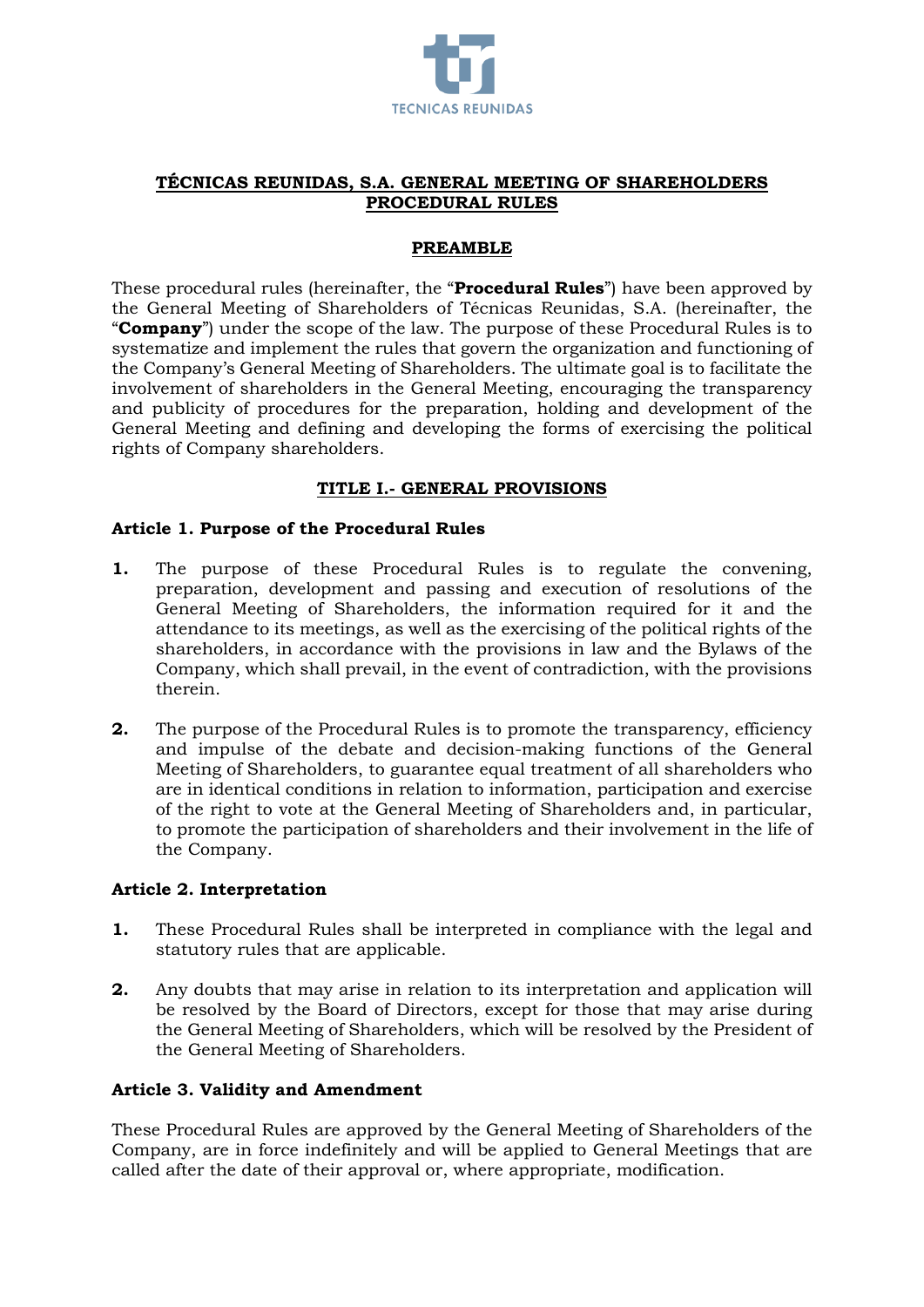

## **Article 4. Publicity**

Following approval, these Procedural Rules will be communicated to the Spanish National Securities Market Commission and registered with the Trade Register. Likewise, it will be published on the Company's website.

### **TITLE II. THE GENERAL MEETING: TYPES AND COMPETENCES**

### **Article 5. The General Meeting of Shareholders**

- **1.** The General Meeting of Shareholders is the highest decision body of the Company on matters specific to its competence, in which all the duly summoned shareholders meet to debate and decide, by the majorities required in each case, the matters within their competence, or to be informed about those other matters that the Board of Directors or the shareholders consider appropriate in the terms provided by law.
- **2.** All shareholders shall be subject to its resolutions, including dissidents and those that did not take part in the meeting, regardless of the legally established rights to challenge.

## **Article 6. Types of Meetings**

- **1.** General Meetings of Shareholders may be ordinary or extraordinary.
- **2.** The ordinary General Meeting of Shareholders shall necessarily meet within the first six months of each fiscal period, to, in case, approve the Company management, the financial statements of the previous year and resolve on the application of earnings, regardless of its competence to discuss and decide on any other matter included in the agenda. The ordinary General Meeting of Shareholders will be valid even if it has been called or is held after the deadline.
- **3.** Any General Meeting of Shareholders not defined in the previous paragraph shall be considered as an extraordinary General Meeting of Shareholders.

### **Article 7. Competences of General Meetings**

The General Meeting of Shareholders shall have the competence to resolve on all matters that it has been legally or statutorily attributed. In particular, and as an example, it is responsible for:

- a) Approving the annual accounts, allocating the year´s income and approving the corporate governance of the Board of Directors.
- b) Approving, where appropriate, the non-financial information statement.
- c) Appointing, re-electing and dismissing Directors, as well as ratifying the Directors appointed by co-option.
- d) Approving the Directors remuneration policy.
- e) Approving the establishment of compensation systems for the Company's Directors consisting of the delivery of shares or rights to them or referenced against the value of the shares.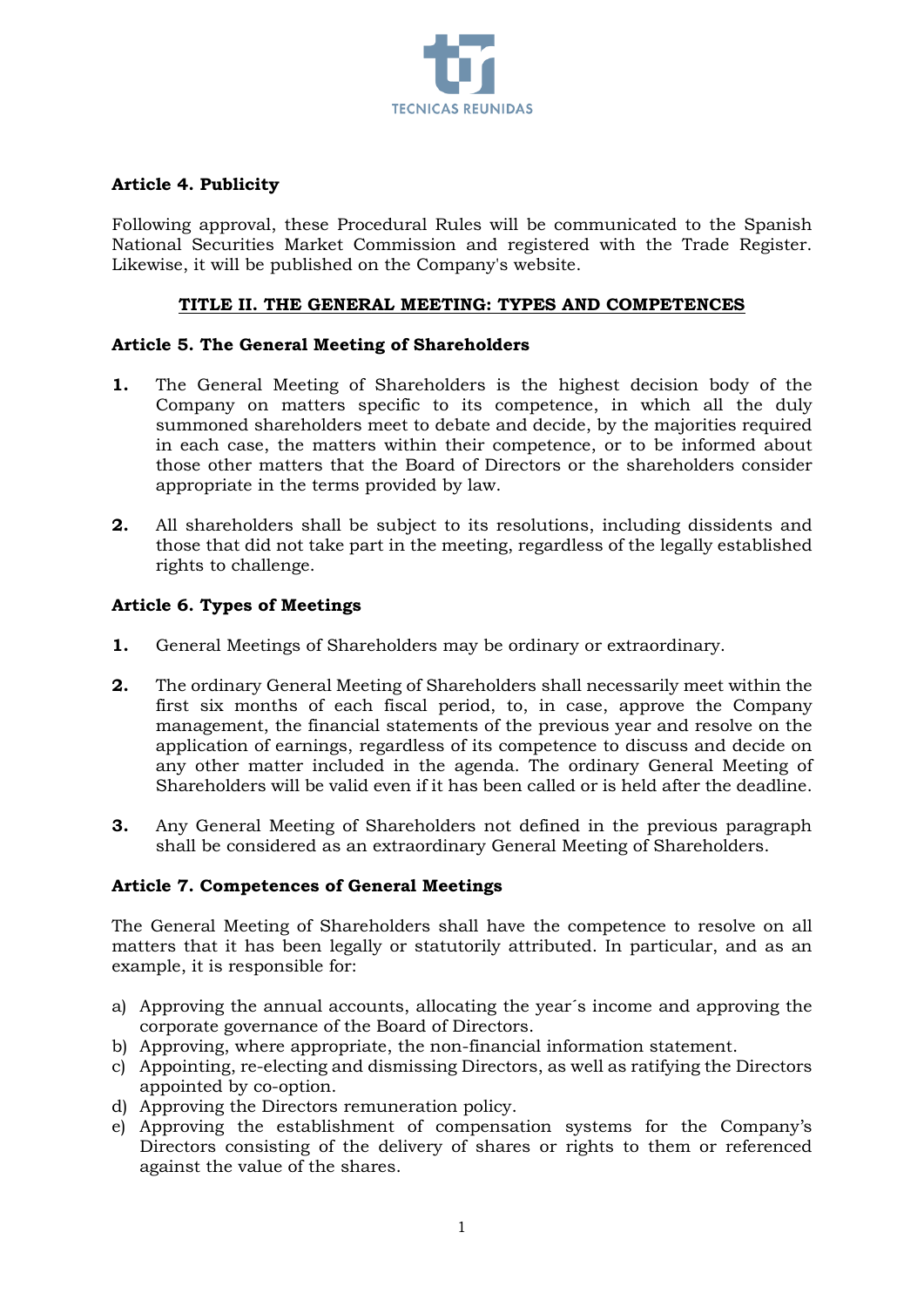

- f) Exempting the Directors of the prohibitions deriving from their duties of loyalty when authorization shall be legally granted by the General Meeting of Shareholders as well as from any non-compete obligation with the Company.
- g) Appointing, re-electing and dismissing account auditors.
- h) Modifying the Bylaws.
- i) Capital increases and decreases.
- j) Delegating to the Board of Directors the power to increase the share capital, in which case the power to exclude or limit preferential subscription rights may also be attributed as per the provisions of the law.
- k) Delegating to the Board of Directors the power to execute a capital increase approved by a General Meeting of Shareholders within the periods provided for by law, indicating the date(s) of the execution thereof and determining the conditions of the increase for all matters not provided for by the General Meeting of Shareholders.
- l) Excluding or limiting preferential subscription rights.
- m) Authorizing the derivative acquisition of treasury shares.
- n) The transformation, merger, de-merger or global assignment of assets and liabilities and the transfer of the registered address abroad.
- o) The dissolution of the Company and the appointment and dismissal of liquidators.
- p) Approving the final liquidation balance sheet.
- q) The issuance of bonds that may be converted into shares or bonds attributing bond holders participation in corporate earnings and the delegation of the power to issue such bonds to the Board of Directors as well as exclude or limit preferential subscription rights as per the provisions of the law.
- r) Liability actions against Directors, account auditors and liquidators.
- s) Approval and modification of these General Meeting of Shareholders Procedural Rules.
- t) The transfer of essential activities to dependent entities which had been developed up to such time by the Company even though the latter shall maintain full ownership thereof.
- u) The acquisition, disposal or contribution of essential assets from/to another company.
- v) The approval of related-party transactions, the approval of which corresponds to the General Meeting under the terms set forth by Law.
- w) The approval of transactions, the effect of which is equivalent to the Company's liquidation.

The General Meeting of Shareholders shall also resolve on any other item that the Board of Directors or the shareholders may submit for consideration under the terms and subject to the requirements established by the law or internal Company policies.

A General Meeting of Shareholders may only issue instructions to the Board of Directors or request authorization for the adoption by said body of decision on matters of management through resolutions that comply with the requirements of information and majority for statutory modifications.

# **TITLE III. CONVENING AND PREPARING GENERAL MEETINGS**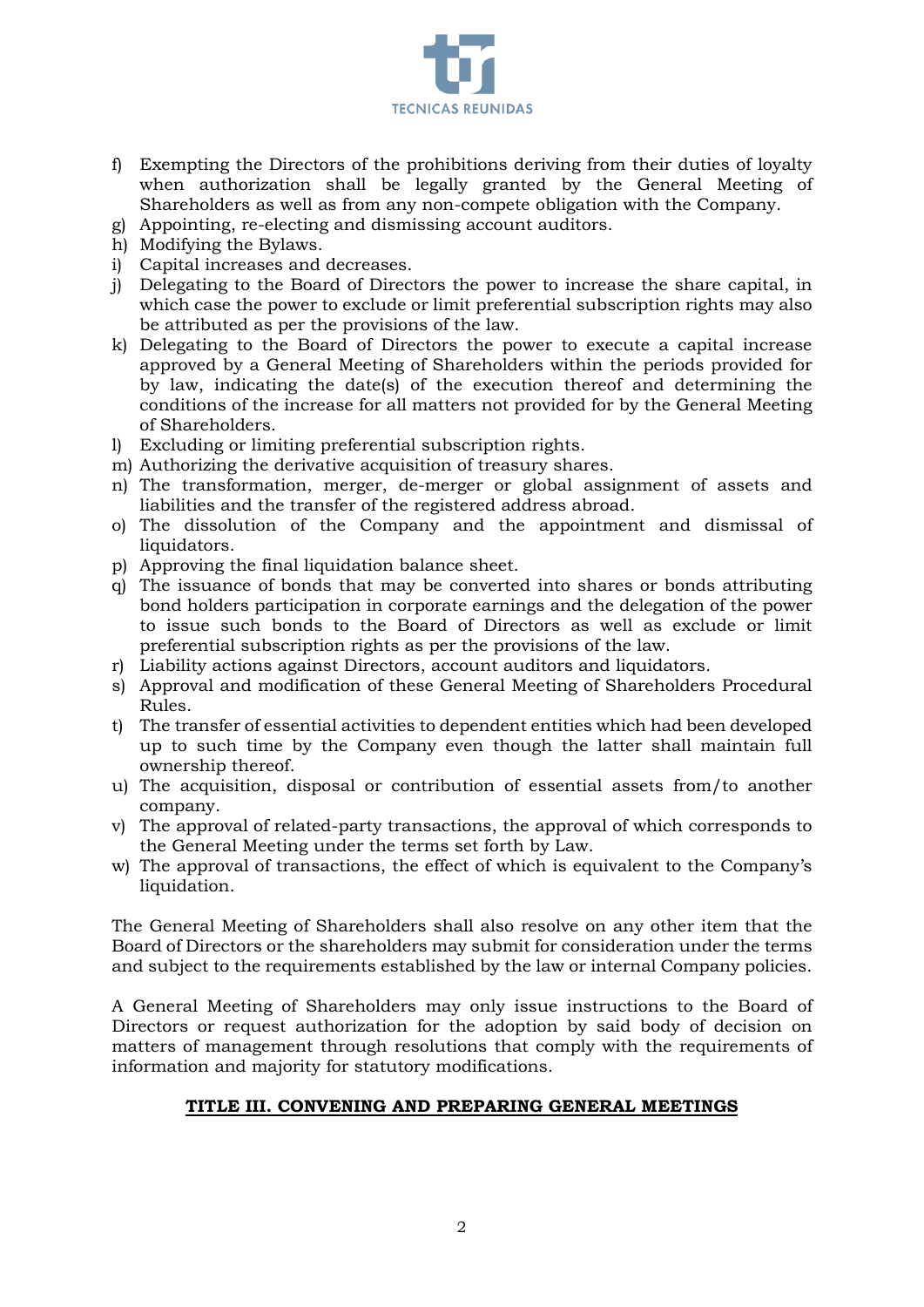

## **Article 8. Convening a General Meeting**

- **1.** Regardless of the provisions established in the law regarding the Universal Meeting and the convening mention of item 3 of this article, the General Meetings of Shareholders shall be convened by the Board of Directors whenever it considers it necessary or convenient for the corporate interest and, in any case, on the dates or periods determined by law or the Bylaws.
- **2.** The Board of Directors shall also convene an ordinary General Meeting:
	- (i) On request of shareholders that hold, at least, three percent (3%) of the share capital, expressing in the request the matters to transact in the General Meeting. In this case, the General Meeting shall be convened to be held within the following two months to the date on which the Board of Directors was required via notary to convene the meeting. Furthermore, the Board of Directors shall include in the agenda the item or items that were subject of the request; or
	- (ii) In the event of a takeover bid over shares issued by the Company, in order to inform the General Meeting of Shareholders on the takeover bid and to deliberate and resolve on the matters submitted for its consideration.
- **3.** If an ordinary General Meeting of Shareholders was not convened within the legal period indicated in this article, it may be held on the request of any shareholder after being heard by the Board of Directors, Court Clerk or Trade Registrar with jurisdiction over the Company's registered address, who shall also appoint the Chair and Secretary for the General Meeting. This same call shall be made with regards to the extraordinary General Meeting, when the Board of Directors had not attended the request made by shareholders holding the percentage of capital referred to in paragraph 2.(i) above.

### **Article 9. Notice of a Meeting**

- **1.** The notice, both for ordinary as well as extraordinary General Meetings, shall be made by an announcement published in the Official Trade Register Gazette or one of the most widely circulated daily newspapers in Spain and on the Company's website (www.tecnicasreunidas.es) as well as on the Spanish National Securities Market Commission website the minimum number of days in advance of the date set for the meeting as determined by the law. At its sole discretion, the Board of Directors may publish such a notice through other means, if deemed appropriate, for the purposes of greater dissemination or publication.
- **2.** The announcement shall include the name of the Company, the date and time of the meeting, its place, if it is ordinary or extraordinary, the agenda, including in a clear and concise manner all the matters to be discussed, the position of the person or people making the call, the date on which shareholders must have recorded in their name the shares to participate and vote at the General Meeting, the place and the way to acquire the full text of the documents and proposed resolutions and the address of the Web page of the Company where the information shall be made available.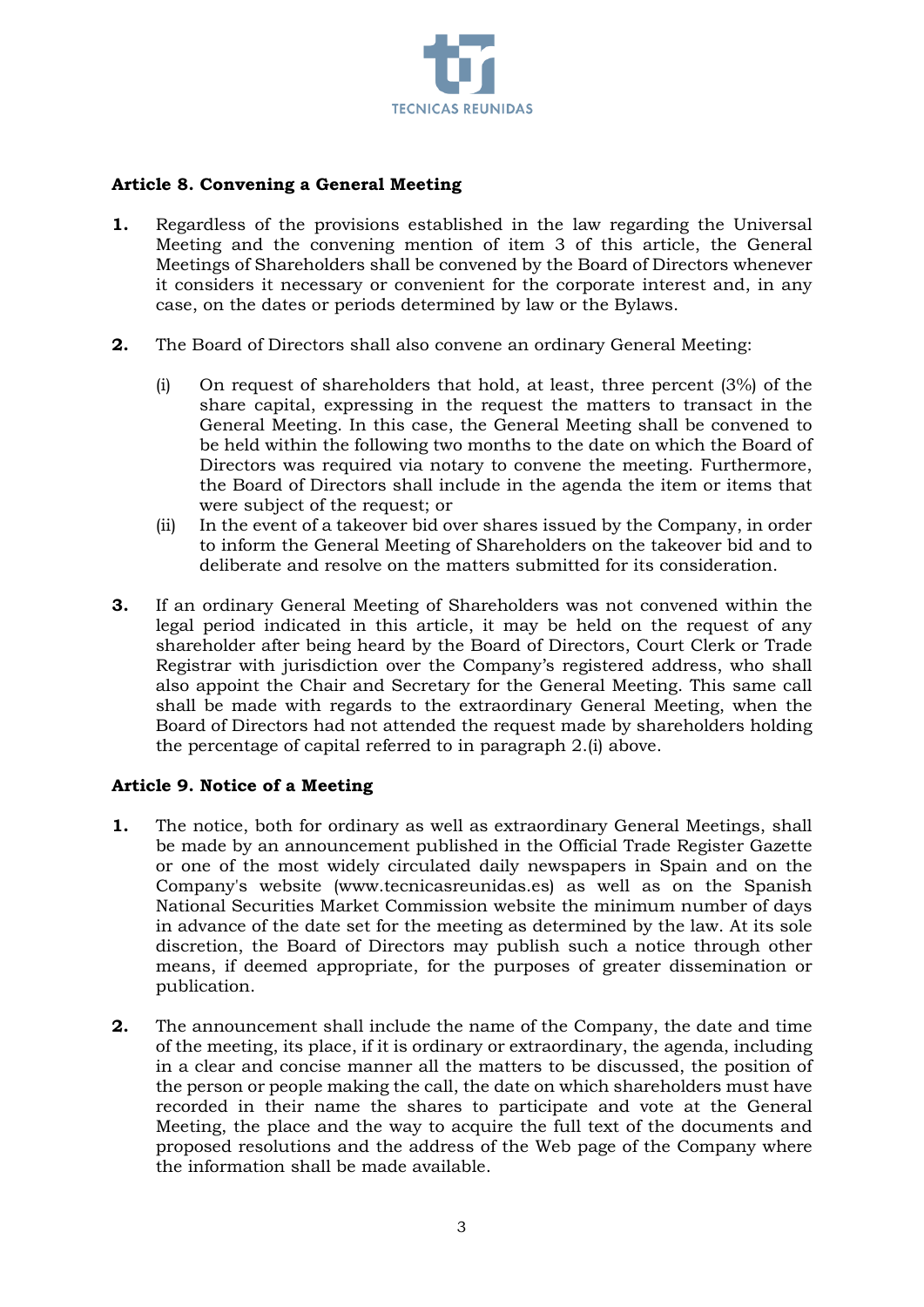

Additionally, the announcement shall include clear and precise information of the actions that shareholders shall take in order to participate and issue their vote at the General Meeting, with the detail requested by the applicable legislation at that time.

The announcement may also, if appropriate, set forth the date on which the General Meeting shall proceed upon second call. At least 24 hours must pass between the first and the second call. If a duly called General Meeting is not held upon first call and no date is indicated in the notice for proceeding upon second call, the latter must be announced, subject to the same announcement requirements as the notice of the first meeting, within fifteen days after the date of the meeting not held and at least ten days prior to the date of the planned meeting.

#### **Article 10. Right to an Agenda Addendum and Submittal of New Proposed Resolutions**

**1.** Shareholders representing at least three percent (3%) of the share capital may request a supplement be published to the call for an ordinary General Meeting of Shareholders to include one or more items on the agenda as long as these new items are accompanied by a justification or, if appropriate, a justified resolution proposal. This right must be exercised by means of reliable notification that must be received at the registered address within five days following the publication of the call. This right may not be exercised for extraordinary meetings under any circumstance.

This addendum to the call shall be published a minimum of fifteen days in advance of the date established for the General Meeting at least in the same media, including the Official Trade Register Gazette, in which the original call was published.

The lack of publication of the addendum to the call in the legally established term will be cause of challenge of the General Meeting.

**2.** Shareholders who represent at least three percent (3%) of the share capital are entitled to submit grounded draft resolutions within the same period indicated in the section above on matters already included or which must be included on the agenda of the meeting called.

### **Article 11. Provision of Information as of the Date of Publication of Calls**

- **1.** From the announcement of the call and until the General Meeting of Shareholders is held, the Company website shall also publish continuously, at least, the following information:
	- (i) the announcement of the call;
	- (ii) the total number of shares and voting rights on the date of the call, broken down by type of share, should they exist;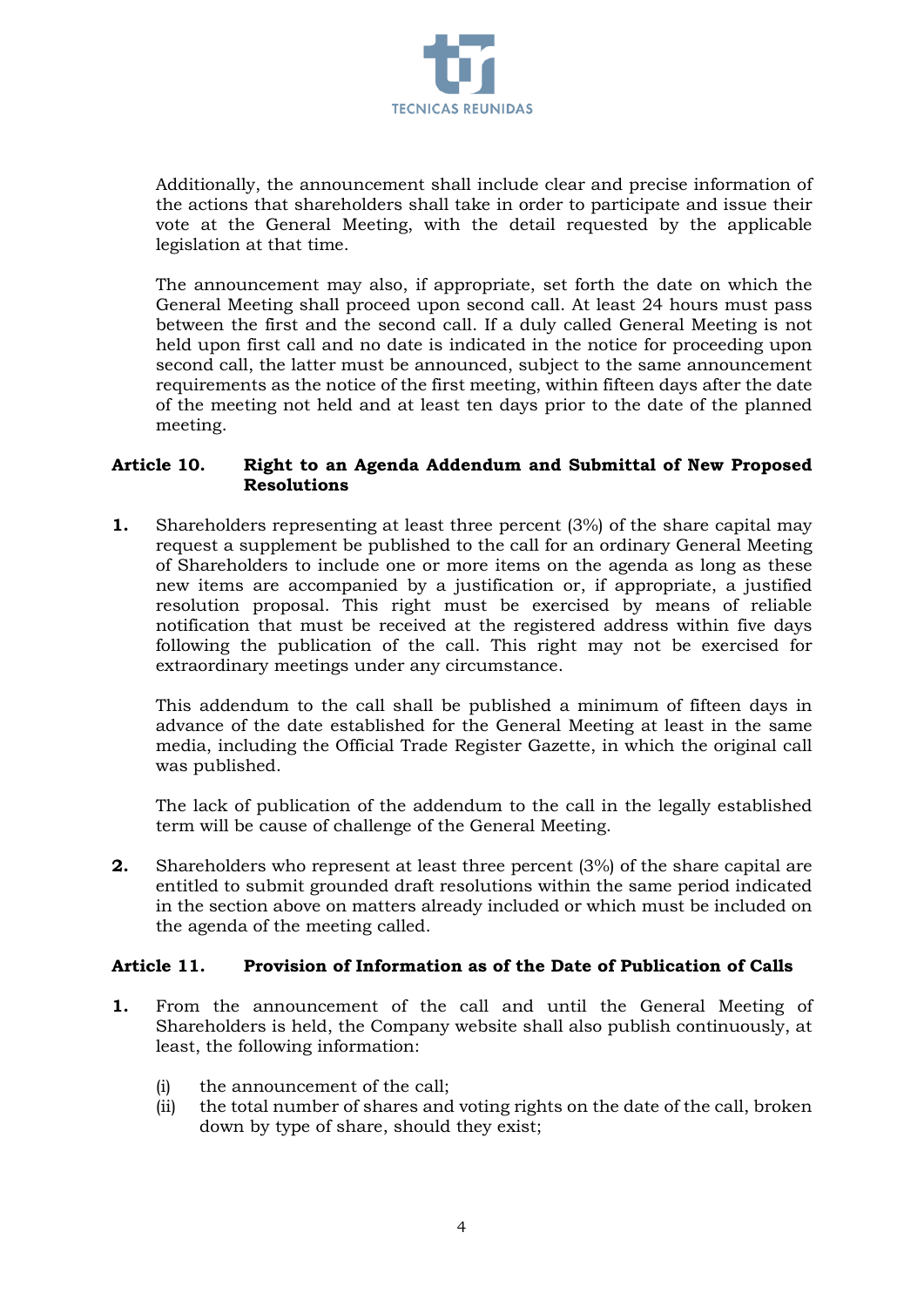

- (iii) the documents that must be subject to presentation at the General Meeting and, in particular, the reports from management, account auditors and independent experts;
- (iv) the complete texts of proposed resolutions for each and every one of the items on the agenda or, with regards to those merely informative items, a report from the competent bodies, discussing each one of the items. As and when they are received, the proposed resolutions presented by shareholders shall also be included;
- (v) In the event of proposing to the General Meeting of Shareholders the appointment, ratification or re-election of members of the Board, the identity, CV and category of each one of them, as well as the proposals and reports legally required;
- (vi) the forms to be used for voting via representation and remotely, unless the Company sends them directly to each shareholder. In the event they cannot be published on the website for technical reasons, the Company shall indicate on the website how to obtain the forms on paper, which it shall provide to all requesting shareholders;
- (vii) the procedure for obtaining the attendance card, authorization for delegation and remote vote form;
- (viii) the instructions for exercising or delegating remote votes using the resources that have been defined in the call;
- (ix) as applicable, the rules for attending electronically;
- (x) the information on the place where the General Meeting shall be held and how to get there and access it;
- (xi) the information, if applicable, on systems or procedures that facilitate monitoring the General Meeting of Shareholders;
- (xii) the information on how shareholders can exercise their right to information; and
- (xiii) all the information that is legally necessary or deemed useful or convenient to facilitate the attendance and participation of shareholders at the General Meeting.
- **2.** The Company shall send a notification to its shareholders, either directly or indirectly through the third parties named by said shareholders, the central securities depositary or the intermediary institution, indicating where they may find the necessary information so they may exercise their rights deriving from their shares under the terms established in applicable regulations.
- **3.** In addition, in order to facilitate communication of shareholders prior to holding the General Meetings of Shareholders, an Electronic Forum of Shareholders shall be made available on the website of the Company from the call the content of which shall be defined by applicable regulations, which shall be accessible, with the guarantees and under the terms considered appropriate by the Board of Directors, by individual shareholders and voluntary associations of shareholders that may be created.
- **4.** Regardless of the above, as of the date of publication of the call for the General Meeting of Shareholders, any shareholder may examine at the registered address the documentation relative to the matters included in the agenda that must be made available as per the law and the Bylaws. In addition, in the legally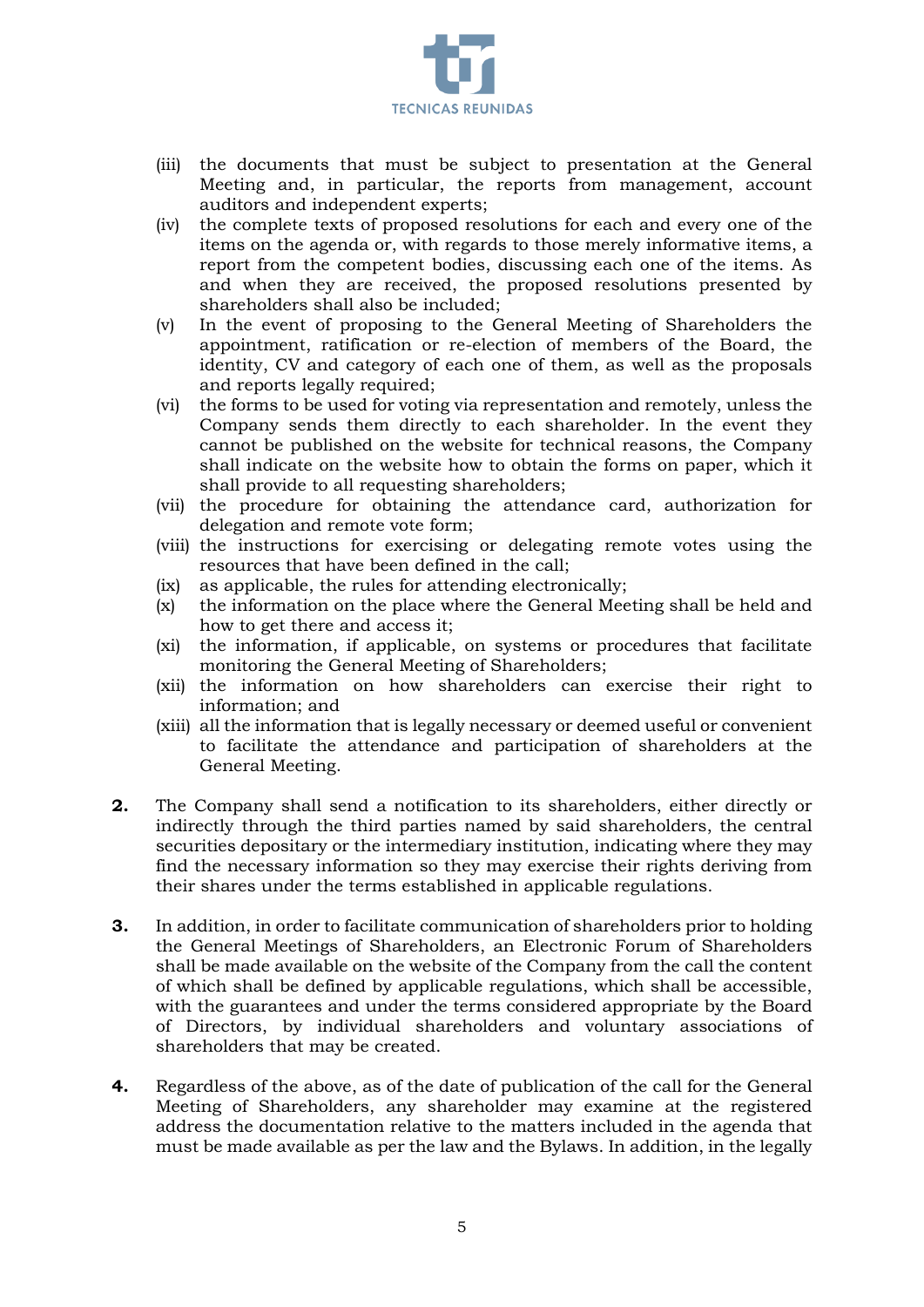

applicable cases, shareholders may request the provision or free sending of the complete text of the documents made available to them.

## **Article 12. Right to Information Prior to a General Meeting**

- **1.** As of the same day of publication of the call of the General Meeting of Shareholders until the fifth day prior to the scheduled date of the Meeting, inclusive, shareholders may request information or clarifications they estimate necessary regarding the matters included in the agenda, or formulate in writing the questions they consider pertinent. In addition, with the same advance and form, shareholders may ask the directors for clarifications considered necessary regarding the information accessible to the public that have been provided by the Company to the Spanish National Securities Market Commission as of the date of the last General Meeting of Shareholders and regarding the auditor report.
- **2.** Requests for information may be performed by provision of the request at the registered address, or by sending it to the Company through post or other electronic means of communication addresses to the address specified in the corresponding call for meeting or, if not specified, to the Shareholder Office. Requests containing the legally established electronic signature of the requestor shall be accepted, or other mechanisms that, through agreement adopted for such purpose in advance that the Board of Directors considers provide suitable guarantees of authenticity and identification of the shareholder exercising its right to information.

Regardless of the resources used to issue requests for information, the request from the shareholder must include their names and surnames, accrediting the shares they own, so that this information can be compared with the list of shareholders and the number of shares in their name provided by Sociedad de Gestión de los Sistemas de Registro, Compensación y Liquidación de Valores, S.A. (Iberclear), for the General Meeting in question. The shareholder shall have to provide evidence of having sent the request to the Company in form and time. The website of the Company shall detail the pertinent explanations for the exercising of the right of information of shareholders, under the terms set forth in applicable regulations.

- **3.** Requests for information regulated in this article shall be answered in writing, once the identity and condition of the requesting shareholder have been verified, until the day of celebration of the General Meeting of Shareholders.
- **4.** Directors shall be required to provide the information in writing, before the day of the General Meeting, except in the cases in which:
	- (i) the information requested is unnecessary for the tutelage of shareholder rights, there are objective reasons to consider it could be used for extracompany purposes or its publicity could hinder the Company or related companies;
	- (ii) the request for information or clarification does not refer to the items on the agenda or the information accessible to the public that has been provided by the Company to the Spanish National Securities Market Commission as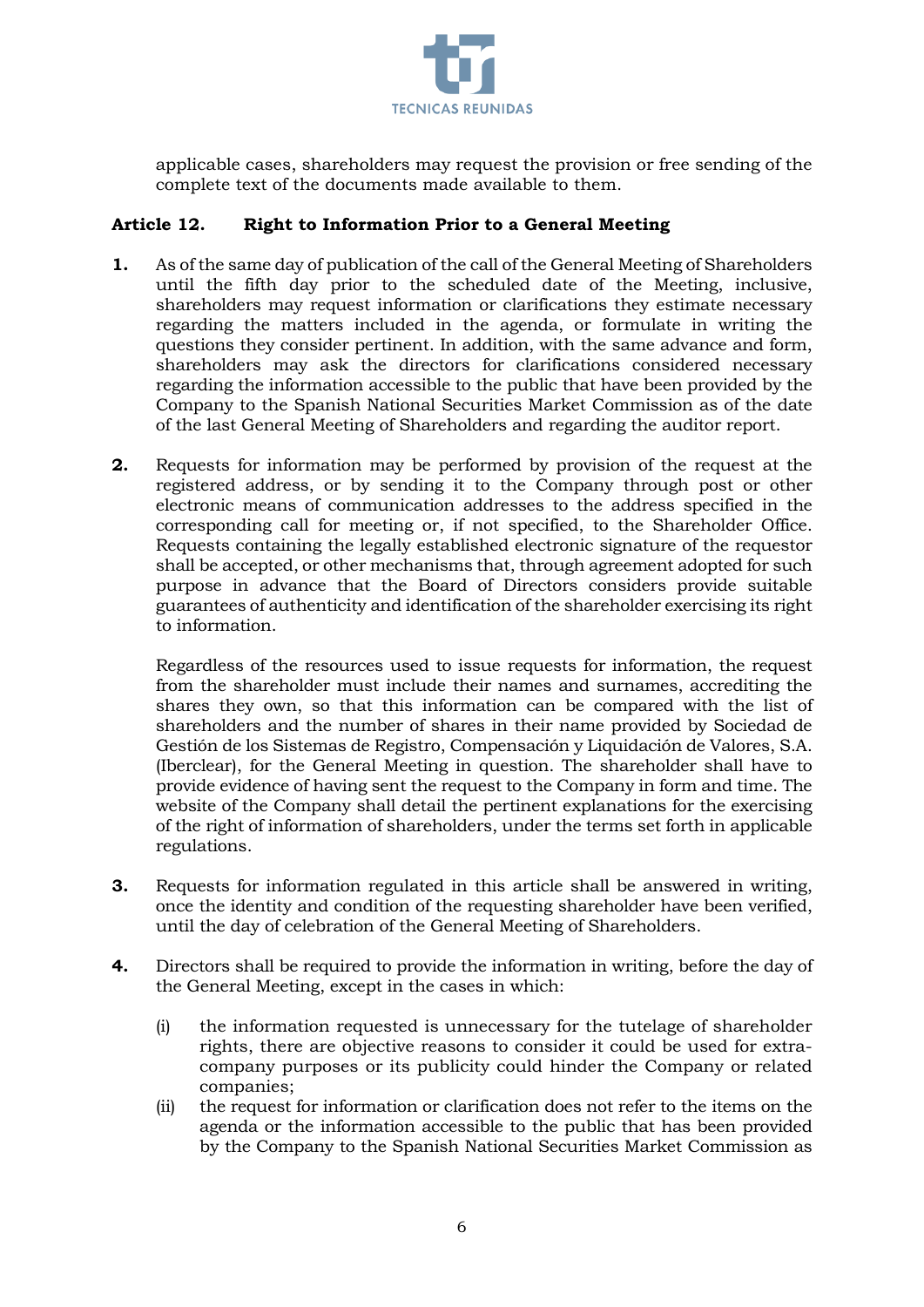

of the date of the last General Meeting of Shareholders nor the auditor's report;

- (iii) the information or clarification requested is considered abusive; or
- (iv) it is the result of legal or regulatory provisions of court rulings.

However, the exception indicated in (i) above shall not apply when the request is supported by shareholders representing at least twenty five percent (25%) of share capital.

- **5.** When, prior to the formulation of a specific question, the information requested is available in a clear, express and direct form for all shareholders on the website of the Company in a question-answer format, the Board of Directors may limit the reply to a reference to the information provided in said format.
- **6.** The Board of Directors may empower any of its members or its Secretary or any other person they deem appropriate, so that, on behalf and in representation of the Board, respond to the requests for information raised by shareholders.
- **7.** The means to send the information requested by shareholders shall be the same through which the corresponding request was formulated, unless the shareholder should specify a different one among those declared ideal in accordance with those defined herein. In any case, the information in question may be sent via certified post with acknowledgement of receipt or via bureau fax.
- **8.** Valid requests for information, clarifications or questions made in writing and the responses provided in writing by the Board shall be added to the website of the Company.

### **TITLE IV. HOLDING OF THE GENERAL MEETING**

### **Chapter I: Attendance and Representation**

### **Article 13. Right of Attendance**

- **1.** Shareholders owning at least fifty (50) shares shall have right of attendance to General Meetings when these are registered in their name in the corresponding share register at least five days in advance of the General Meeting of Shareholders. When shareholders exercise their voting right using the remote means of communication under the terms established in the Bylaws and in these Procedural Rules, this condition shall also be met at the time of issuance.
- **2.** Shareholders owning less than fifty (50) shares may group for the purposes of exercising their right of attendance and vote in General Meetings by conferring their representation upon one of them.
- **3.** In addition, shareholders must obtain the corresponding attendance card, authorization for delegation and remote vote form, the certificate issued by the entity participating in Sociedad de Gestión de los Sistemas de Registro, Compensación y Liquidación de Valores, S.A. (Iberclear) which corresponds in each case or the document which, in accordance with the law, proves their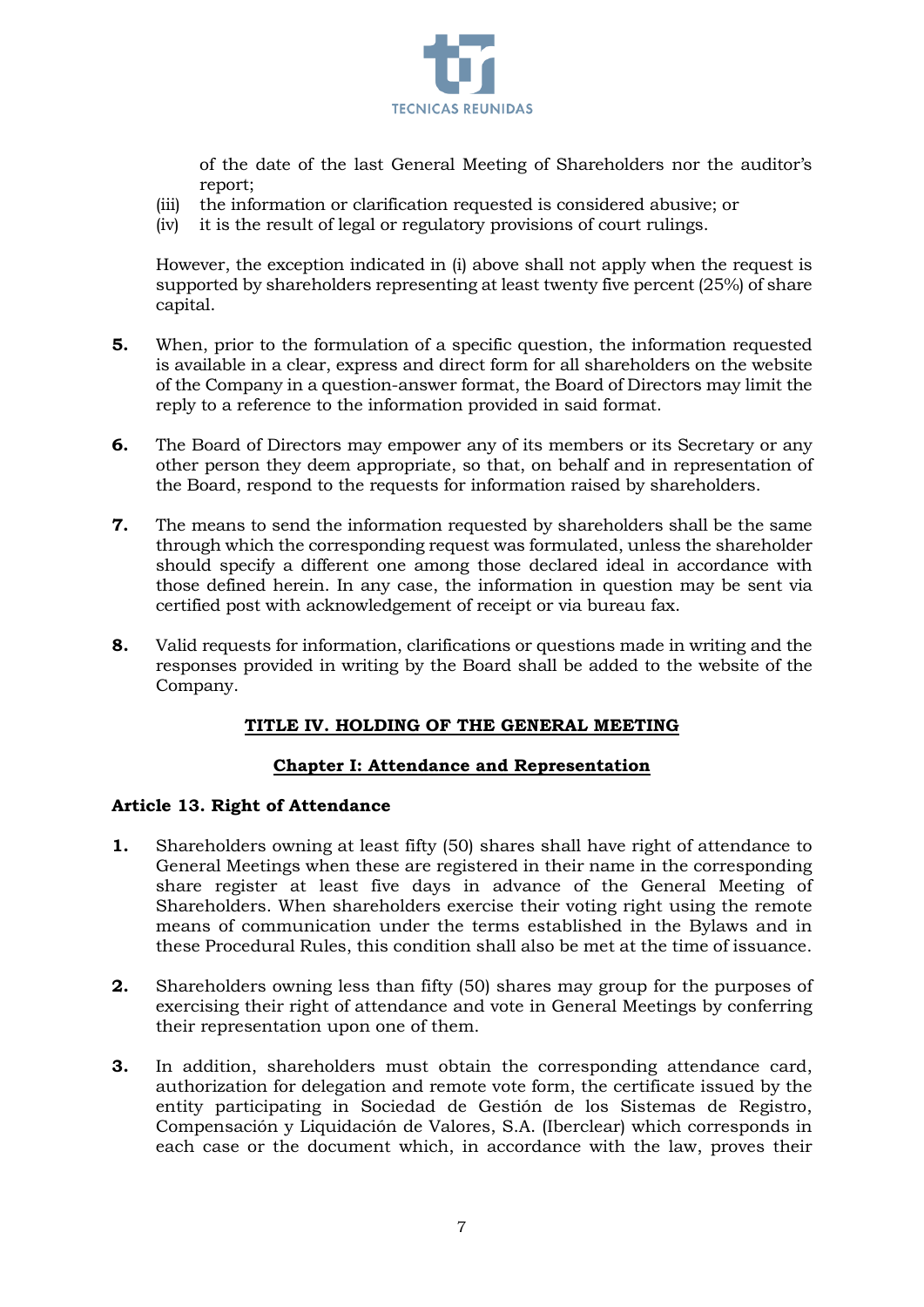

shareholding status in order to physically attend the General Meeting at the location where it is held.

**4.** Likewise, any shareholders wishing to vote using remote means of communication prior to the Meeting or attend the General Meeting using electronic means shall prove their identity and shareholding status in the manner determined in the call by the Board of Directors.

### **Article 14. Presence of Third Parties at a General Meeting**

- **1.** The members of the Company's Board of Directors shall attend the General Meetings that may be held, although the fact that any of them does not attend for any reason shall not prevent in any case the valid constituting of the Meeting or it from being held.
- **2.** On occasion of an ordinary General Meeting, the Chair of the Audit and Control Committee, of the Nomination and Remuneration Committee and of the Management and Risks Committee and, if applicable, of the remaining Board of Directors committees, may inform shareholders on the main activities carried out by these committees during the prior financial year.
- **3.** The Chair of the General Meeting may authorize the attendance of Company executives, managers and technicians as well as anyone else they believe may have an interest in the proper progress of company matters.

In order to promote the broadest dissemination of the workings of the meetings and of resolutions passed, the Chair may facilitate access to the General Meeting for the media and financial analysts.

The General Meeting of shareholders may also be attended by anyone the Chair of the Board of Directors has invited.

**4.** Regardless of the provisions in the previous paragraphs, the General Meeting may revoke the authorizations issued by the Chair to third parties to attend the meeting.

#### **Article 15. Right of Representation**

- **1.** Without prejudice to the attendance of legal entity shareholders through proxies, any shareholder with the right to attend may be represented at the General Meeting by another person, even if not a shareholder.
- **2.** Likewise, shareholders owning less than fifty (50) shares may group for the purposes of exercising their right of attendance and vote in General Meetings by conferring their representation upon one of them.
- **3.** Representation can always be revoked. In order to be subject to objection, the revocation must be communicated to the Company under the same terms set forth for notice of the representative's appointment. In any case, personal attendance of the represented shareholder at a General Meeting either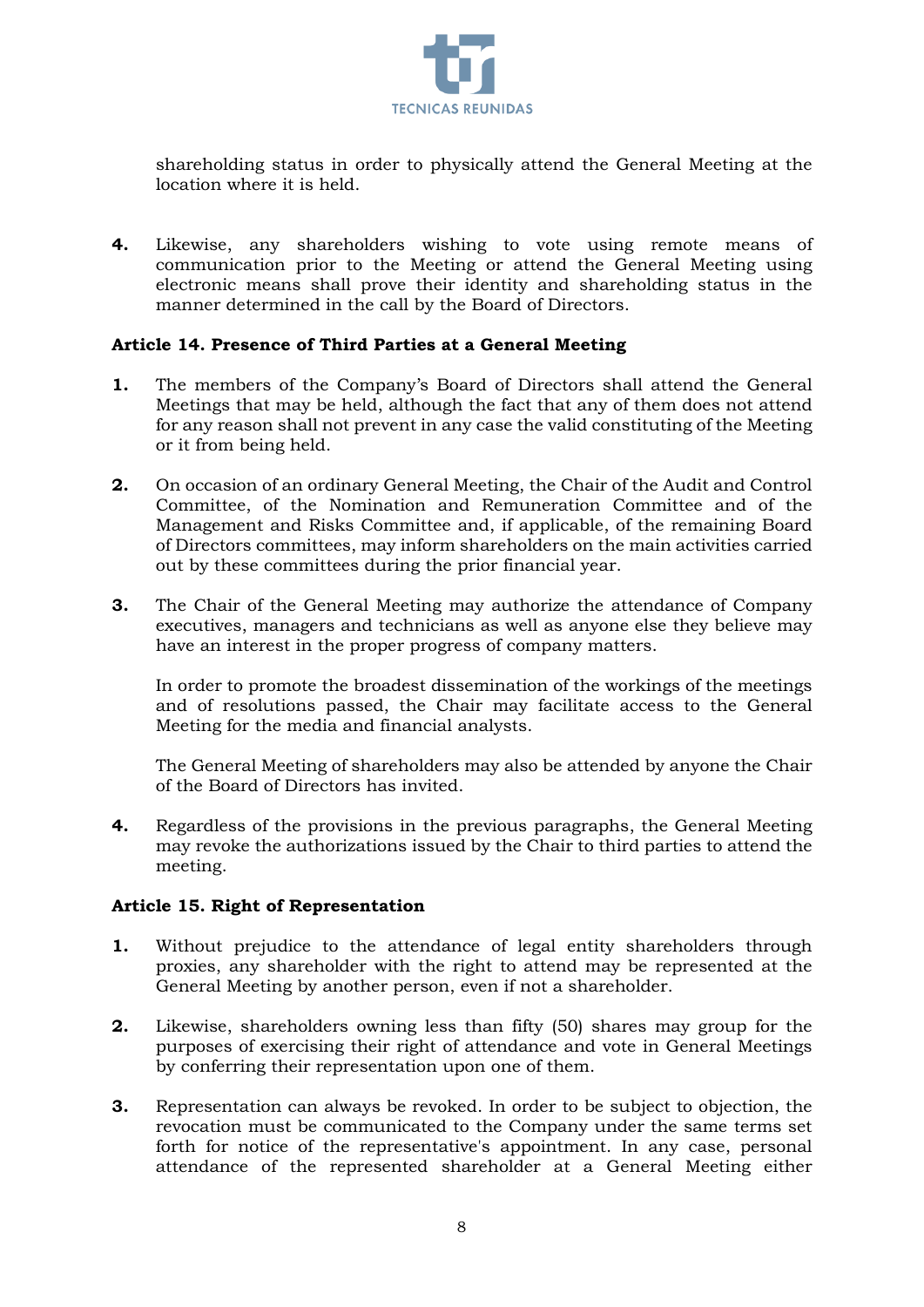

physically or electronically or through remote voting prior to the Meeting automatically revokes any representation powers. Representation powers also will not be valid if the Company gains knowledge of the disposal of the shares.

- **4.** Representation may be conferred especially for each General Meeting, in writing or using the distance communication means whose usage may have been defined by the Board of Directors expressly in the call, whenever the requirements defined in said call are fulfilled and, in any case, duly guaranteeing the identity of the represented party and the representative and the security of the electronic communications.
- **5.** When representation is conferred remotely, it will only be considered valid if done:
	- (i) by means of hand-delivery or postal mail to the Company, delivering the attendance card, authorization for delegation and vote form published on the Company's corporate website or issued by the entity or entities responsible for registering the shares or by the depositary entities, duly signed and completed by the shareholder or by another written means approved by the Board of Directors in a resolution adopted previously for such purpose through which the identity of the shareholder granting representation powers and of the designated delegate may be duly verified, or
	- (ii) by means of electronic correspondence or communication, including the electronic signature legally recognized as used by the shareholder represented or other form of identification which, through a resolution passed for such purpose in advance, the Board of Directors believes provides adequate guarantees of authenticity and identification of the represented shareholder.
- **6.** In order to be valid, the power of representation conferred by any of the aforementioned means of remote communication mentioned in the previous section must be received by the Company before midnight of the third day before the day established for the General Meeting in the first call. The Board of Directors may establish a shorter period in compliance with the provisions set forth in the Bylaws.
- **7.** In addition, the documents stating the representations for the General Meetings shall include at least the following mentions:
	- (i) date that the General Meeting will be held and the Agenda;
	- (ii) the identity of the represented party and the representative. If not specified, it shall be understood that the representation was granted in favor of the Chair of the General Meeting;
	- (iii) the number of shares owned by the shareholder granting the representation powers; and
	- (iv) the voting instructions from the shareholder granting the representation powers for each one of the items on the agenda. If not specified, it shall be understood that the instruction given by the represented party is to vote in favor of the Board of Directors proposals. Likewise, when the representative is in a situation of a conflict of interest and the document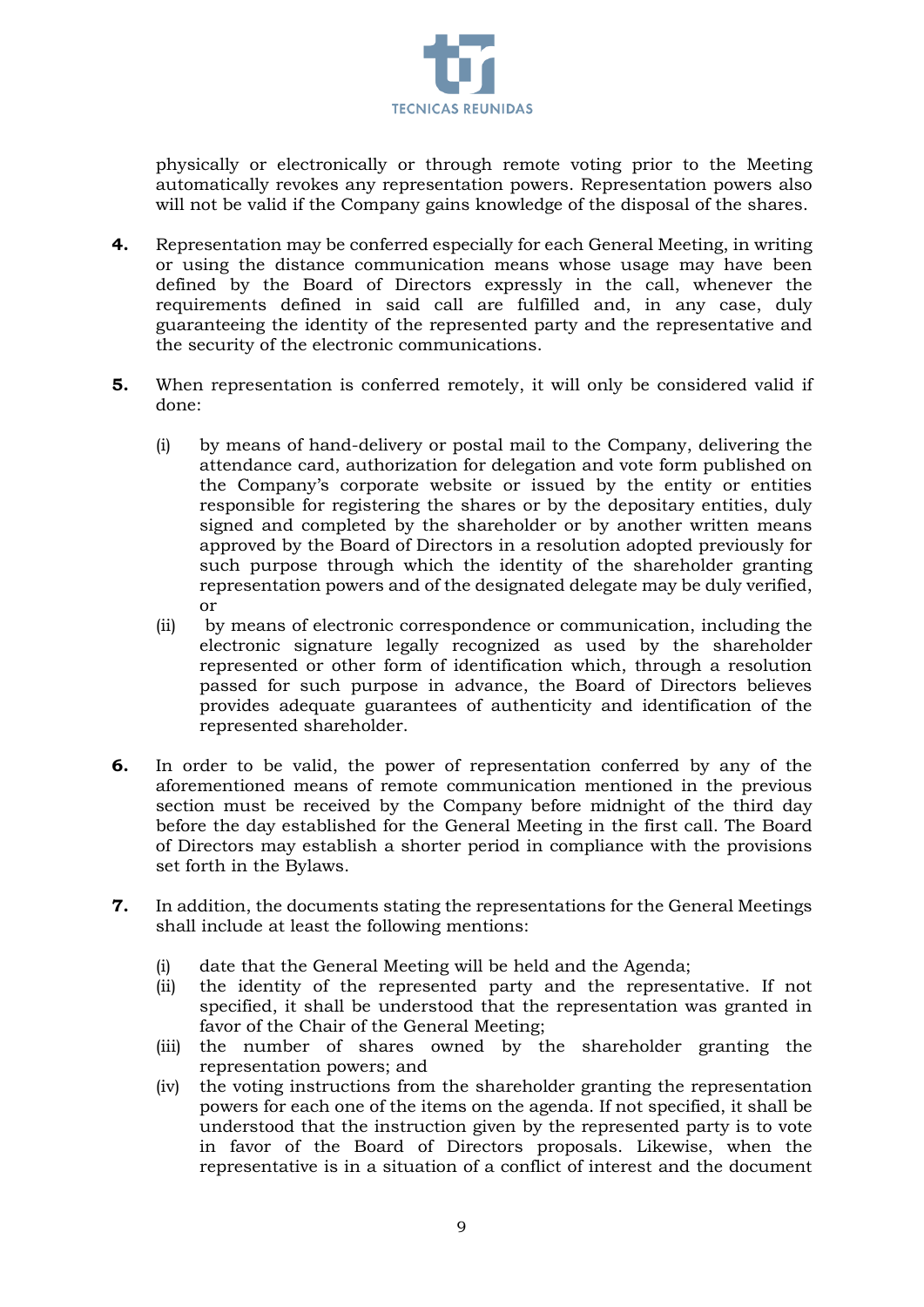

granting representation powers does not provide precise instructions, representation powers will be understood as attributed to the Secretary of the Board.

- **8.** The Chair, the Secretary of the General Meeting or the persons designated by them will be understood as having the power to determine the validity of the proxy conferred and compliance with the requirements of attendance at the General Meeting.
- **9.** The power of representation shall be understood regardless of the provisions established in Law for the cases of family representation and granting of general power.
- **10.** In the cases in which the directors of the Company, the security depositary companies or those in charge of registering annotations on account request the representation for them or for another and, in general, whenever such request is formulated publicly, the rules contained in the applicable regulations shall be applied. In particular, the document containing the representation shall include, in addition to the mentions set forth in paragraph 7 above, the indication in the sense in which the representative shall vote if precise instructions are not provided, subject in any case to provisions set forth in Law.
- **11.** In particular, if the Directors or any other person on behalf of or in the interest of any of them has filed proxy solicitation, the proxy Director may not exercise the voting rights corresponding to the represented shares on any items on the agenda where there is a conflict of interest unless precise voting instructions were received from the party represented for each one of such items in accordance with applicable regulations. In any case, a Director shall be considered as subject of a conflict of interest in relation to the following decisions:
	- (i) Their appointment, re-election or ratification as director.
	- (ii) Their removal, dismissal or termination as director.
	- (iii) Any corporate liability action against the director in question.
	- (iv) The approval or ratification, as applicable, of Company transactions with the director in question, companies they control or represent or parties acting on their behalf.
- **12.** The proxy may also cover any items which, although not included on the agenda in the notice of call, are likely to be discussed at the meeting by matter of law. The provisions of the paragraph above shall also apply to these cases.
- **13.** It shall be understood there was a public request for representation when one same person holds the representation of more than three shareholders.

### **Article 16. Attendance Cards, Delegation and Remote Voting**

**1.** The Company may propose to the Sociedad de Gestión de los Sistemas de Registro, Compensación y Liquidación de Valores, S.A (Iberclear) participating entities and to intermediaries and management and depository entities in general, the model for the attendance, proxy and voting card, as well as the way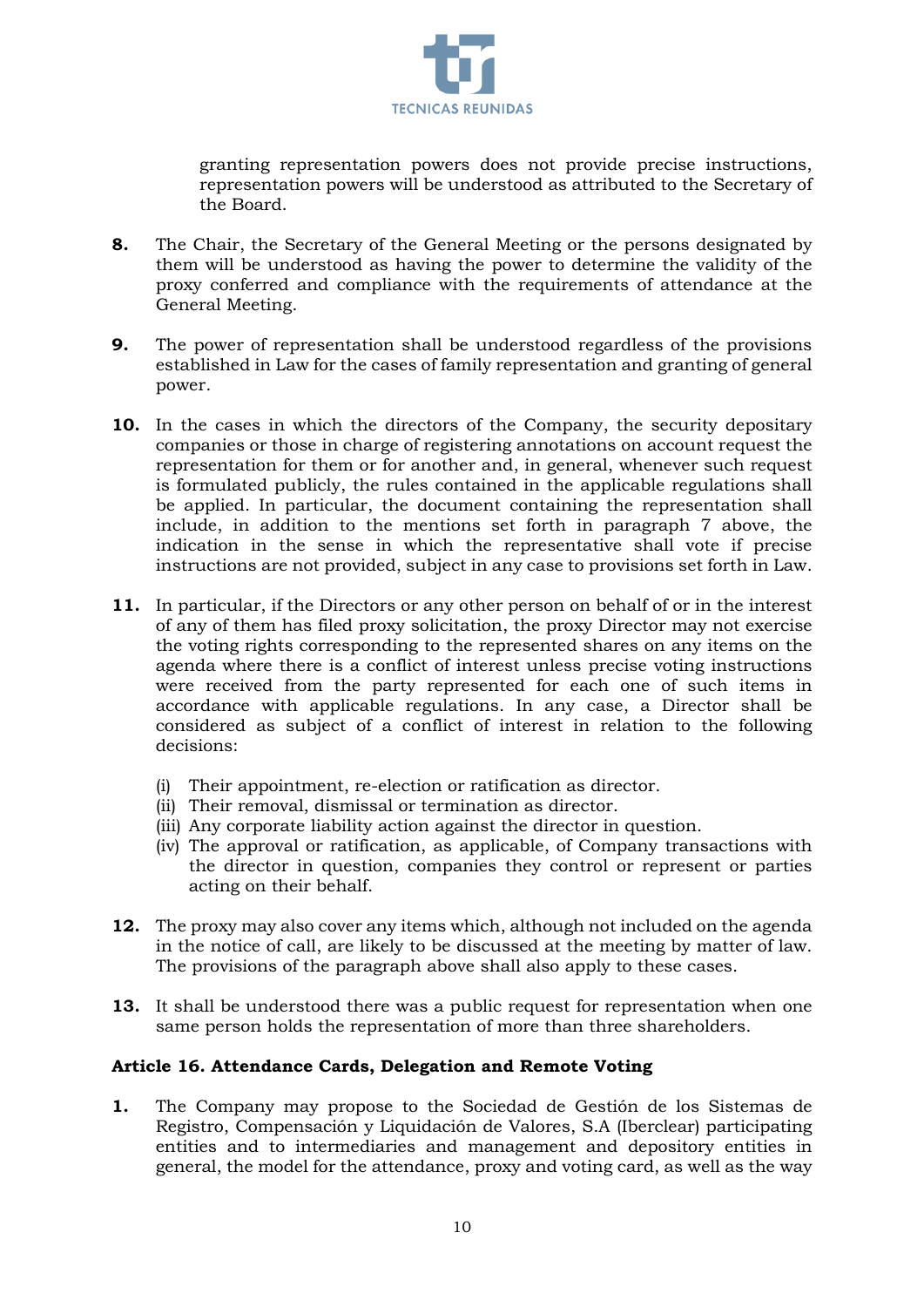

in which this document should be adapted to enable the appointment of a proxy for the meeting. This will allow the stipulation, in the absence of specific instructions from the shareholder represented, of the way the proxy will vote with respect to each of the proposals for resolutions made by the Board of Directors for each item on the agenda of the notice of meeting. The attendance, proxy and remote voting card may also stipulate the identity of the proxy and any substitute(s) for the proxy in the event of a conflict of interest, in the absence of an express designation by the shareholder represented.

The Company will endeavor to ensure that the cards issued by such entities are uniform and incorporate a bar code or other system that allows their electronic or telematic reading, to facilitate the electronic counting of attendants at the meeting.

- **2.** Proxy appointments and voting instructions from shareholders acting through intermediaries and management or depository entities may be sent to the Company through any valid system or means of remote communication, signed by the shareholder or the entity. Entities may group the instructions received from the shareholders and send them in bulk to the Company, indicating these instructions. This must all be carried out in accordance with the law.
- **3.** When an intermediary or technical, management or depository entity sends the Company the attendance, proxy and voting card, or means of verification of a duly identified shareholder, with the entity's signature, seal and/or stamp, it will be understood, unless expressly stated otherwise by the shareholder, that the shareholder has instructed this entity to exercise the right to appoint a proxy or vote, as appropriate, following the voting instructions indicated on the card or means of verification of representation or vote, and following the provisions of these Procedural Rules in the event of any doubt about these instructions, always in accordance with the provisions of the law.
- **4.** For any aspect of proxy appointment and remote voting which is not specifically regulated in this article, the other rules included in the Bylaws and these Procedural Rules will apply, as well as any that are established by the Board of Directors in the implementation of these rules. The Company will in all cases remain disassociated from relationships between financial intermediaries and their clients with respect to those that have custody of or manage Company shares.

### **Chapter II: Venue and Organization**

### **Article 17. Venue for the General Meeting.**

- **1.** General Meetings of Shareholders shall be held in the municipality where the Company has its registered address. Nevertheless, the Board of Directors may resolve that the General Meeting be held in any other place within Spanish territory when it deems appropriate to facilitate the holding thereof and when such circumstance is indicated in the announcement.
- **2.** If the call did not state the place for the holding of the meeting, it shall be understood that the Meeting shall be held at the corporate address.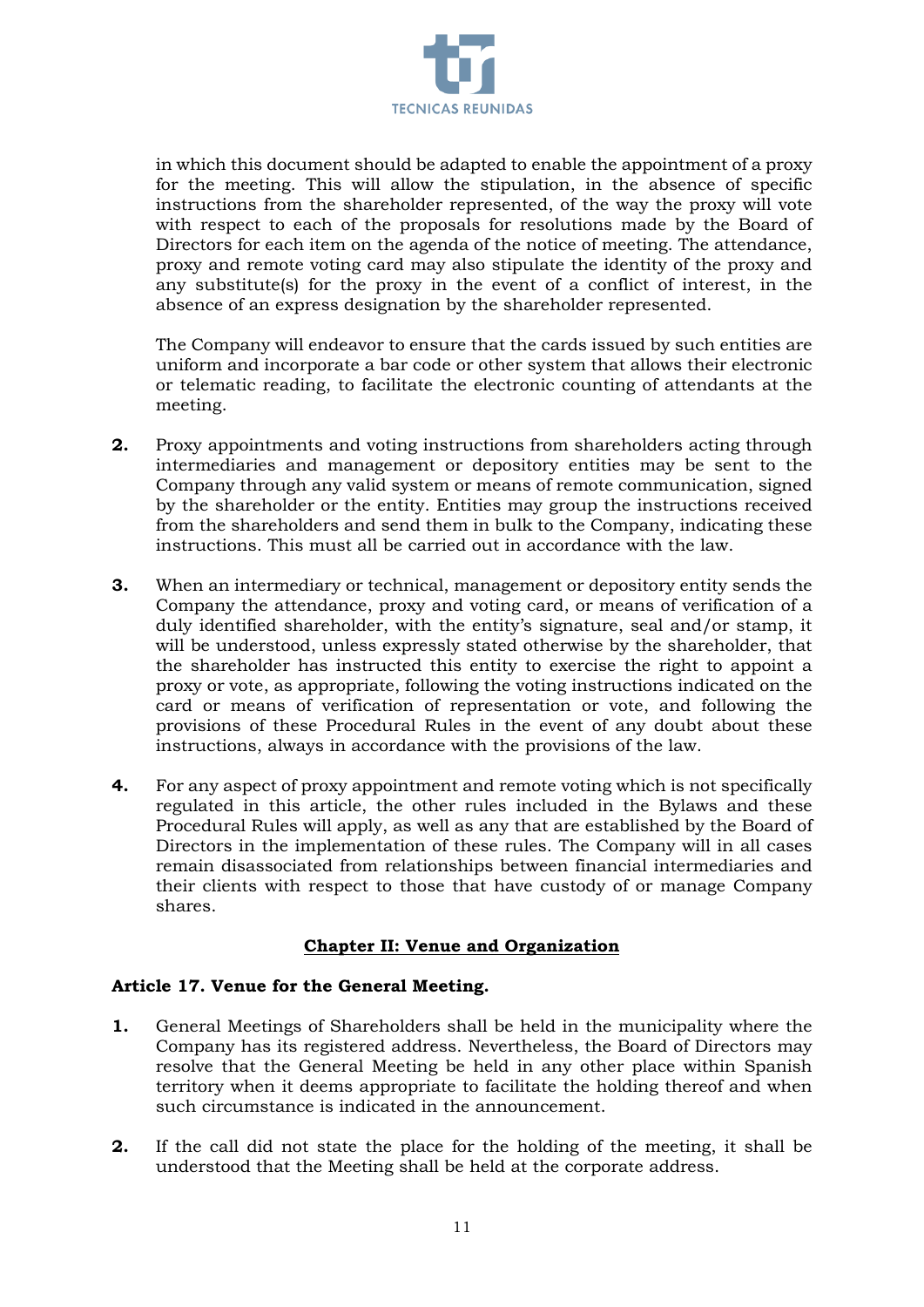

**3.** Attendants may participate in the General Meeting by going to the meeting venue or, when indicated in the notice of meeting, to a supplementary venue made available for this purpose by the Company, which will be connected to the main venue through systems enabling real-time recognition and identification of the attendees, ongoing communication between them and participation in and casting of votes and, therefore, the continuity of the act. Attendants at any of these venues will be considered attendees at the same single meeting, which will be understood to be held where the main venue is located.

### **Article 18. Planning and Resources**

**1.** Depending on the circumstances, the Board of Directors may decide on the use of means or systems that facilitate a greater and better monitoring of the General Meeting or a broader dissemination of the proceedings.

Specifically, the Board of Directors may:

- (i) provide simultaneous translation mechanisms;
- (ii) establish access control, surveillance, protection and security measures that may be appropriate; and
- (iii) adopt measures to facilitate access to those with disabilities and elderly to the room where the General Meeting will be held.
- **2.** An audiovisual recording may be made of the General Meeting in order to promote the wider dissemination of its proceedings. The proceedings of the General Meeting may also be broadcast by any means, including by video on the Internet and on social media. All of this will be determined by the Board of Directors.
- **3.** In the room or rooms where the General Meeting will be held, attendants may not use photography, video, recording, mobile phone or similar devices, unless allowed by the Chair. Control mechanisms may be established in the access that facilitates the fulfilment of this provision.
- **4.** The provisions regarding the organization and, in general, the development and holding of the General Meeting will apply both to the main place and, where appropriate, to accessory places.

#### **Chapter III: Constitution of a General Meeting**

#### **Article 19. Opening of the Venue and Shareholder Registration**

**1.** In the place and on the date scheduled for the holding of the General Meeting, on the first or second call, and as of two hours before the time announced for the beginning of the meeting (unless otherwise specified in the notice of meeting), shareholders or their proxies may present their respective attendance, proxy and remote voting cards and, where appropriate, the documents verifying their appointment as proxy to the personnel responsible for shareholder registration. Attendance, proxy and remote voting cards and proxy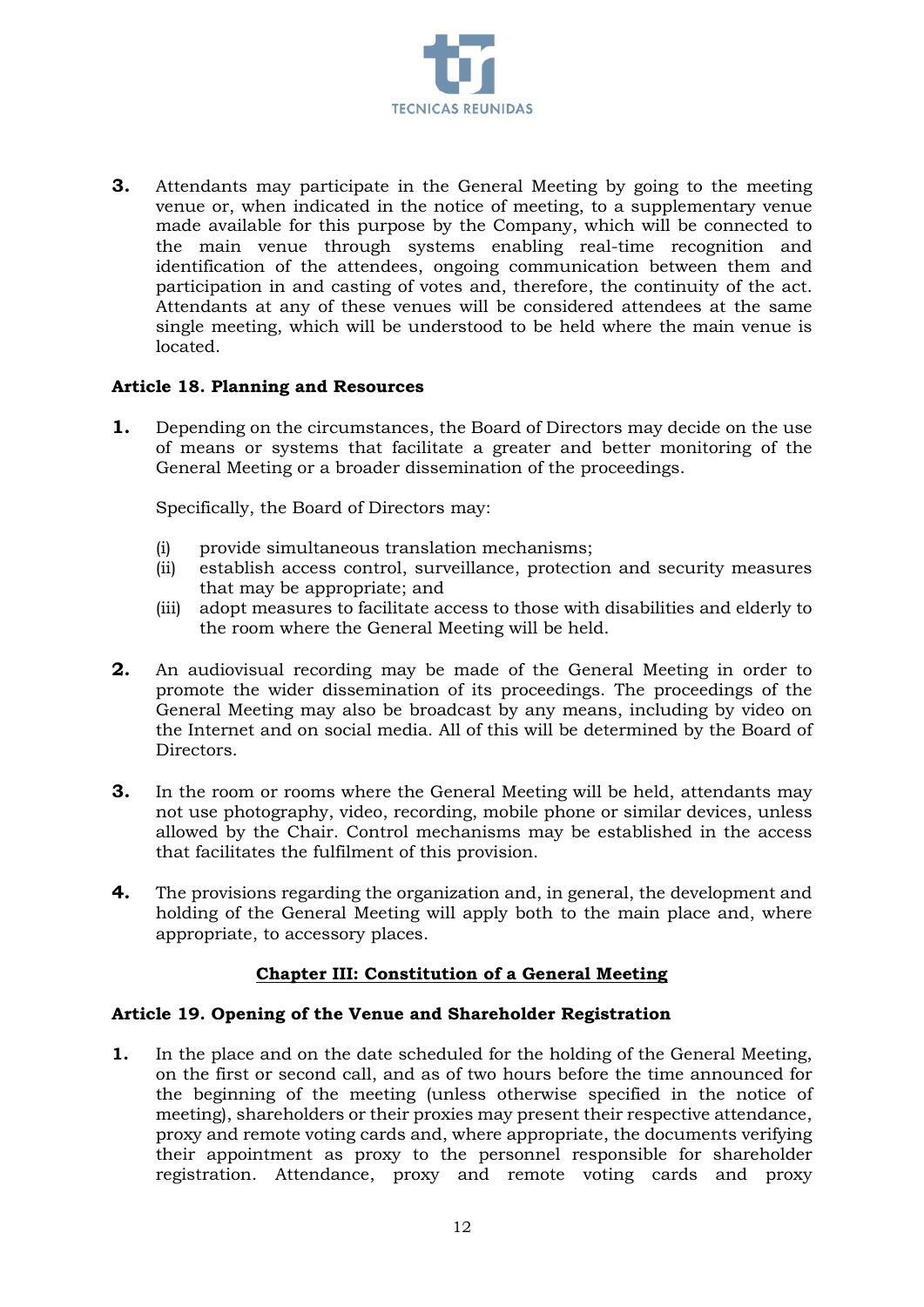

documentation presented to the personnel responsible for shareholder registration after the time established for the start of the General Meeting will not be accepted.

- **2.** The registration of attending shareholders, both present and represented by proxies, will be carried out by the persons designated to this effect by the Secretary, using the technical means considered appropriate.
- **3.** Once the presentation of attendance, proxy and remote voting cards has been closed, any shareholders or proxies arriving late at the General Meeting will be issued with invitations to follow the proceedings of the meeting if they wish to do so (either in the room where the General Meeting is being held or in an adjoining room if the Company considers it advisable to avoid confusion), but neither these shareholders nor proxies (nor the shareholders they represent) will be included in the list of attendants, nor will they be able to exercise the corresponding rights.

### **Article 20. Board of the General Meeting of Shareholders**

- **1.** The Board of the General Meeting shall be comprised of the Chair and Secretary and the members of the Board of Directors of the Company.
- **2.** The General Meeting shall be chaired by the Chair of the Board of Directors or, in their absence, by the First or Second Vice-Chair and in the absence of the Chair or Vice-Chair, by the shareholder or representative of the shareholder chosen by the Chair.
- **3.** The Chair shall be assisted by a Secretary. The Secretary of the Board of Directors shall be the Secretary of the General Meeting and, if this person does not attend personally, the Vice-Secretary shall do so. In their absence, the acting Secretary shall be the shareholder or representative of the shareholder designated for such purpose by the Chair.
- **4.** Without prejudice to the provisions set forth in the Bylaws, the Chair shall open the session, declare the General Meeting to be validly constituted, resolve any questions or complaints about the agenda and list of attendants, the ownership of shares, the delegations or appointments of proxies, direct and establish the order of deliberations and interventions and the times assigned to them as set forth in these Procedural Rules, put an end to discussions when he estimates the subject has been sufficiently discussed, establish the voting systems and order voting, determine the system for scrutinizing and counting the votes, proclaim the approval of resolutions, adjourn the session and, if applicable, resolve its suspension and, in general, exercise any power, including those of order and discipline, that may be necessary to better order the development of the meeting, even excluding anybody disturbing the normal development of the meeting.
- **5.** If the Chair or Secretary has to absent themselves during the General Meeting, their substitution for the performance of their functions will proceed as provided for in the preceding paragraphs of this article.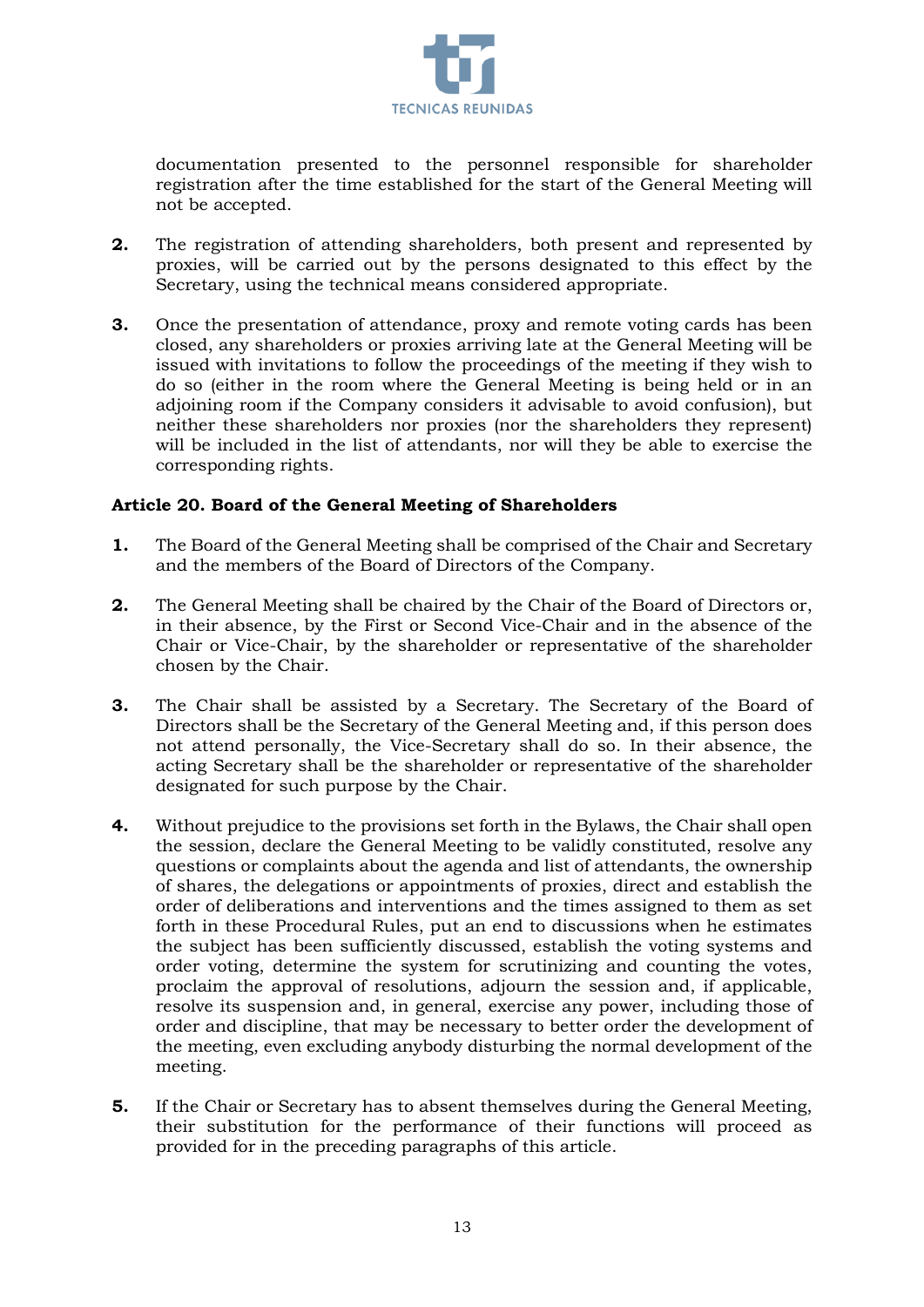

**6.** Even when the Chair is present at the meeting, they may entrust the Secretary or an appropriate member of the Board of Directors to lead the debate. The Chair may also be assisted, at their discretion, by any relevant expert.

## **Article 21. List of Attendants**

- **1.** Once the process of registering attendance, representation and remote voting cards has been completed and the presiding panel is sitting, a list of attendants shall be created stating the category or representation for each and the number of own or other shares which are in attendance. At the bottom of the list, the number of shareholders present or represented will be determined, as well as the amount of share capital held by them, specifying the amount corresponding to shareholders with voting rights.
- **2.** Should the list of attendants not be provided at the start of the minutes of the General Meeting, it shall be attached in an appendix signed by the Secretary of the General Meeting and signed off by the Chair. The list of attendants may also be created in a file or added in electronic form. In these cases, the media used shall be consigned in the minutes and the appropriate diligent identification shall be made on the sealed cover of the file or media signed by the Secretary of the General Meeting and signed off by the Chair.

### **Article 22. Constitution of the General Meeting.**

- **1.** A General Meeting shall be validly constituted in a first call when the shareholders present or represented own at least twenty-five percent (25%) of the subscribed capital with voting rights. On the second call, the meeting will be validly constituted regardless of the share capital in attendance.
- **2.** In order for a General Meeting, whether Annual or Extraordinary, to make valid resolutions on the issuance of debt securities, the abolition or limitation of the pre-emptive right to acquire new shares, the increase or reduction of share capital, the transformation, merger or divestiture or global assignments of assets and liabilities, the transfer abroad of the registered offices and, in general, any amendment of the Bylaws, the attending shareholders, present or represented, on the first call, must hold at least fifty percent (50%) of the subscribed capital with voting rights. On the second call, the attendance of twenty-five percent (25%) of the share capital will be sufficient.
- **3.** Absences that occur after the General Meeting is constituted will not affect its validity.

# **Article 23. Opening a Meeting**

- **1.** The General Meeting will begin at the place and on the date and time fixed for the first or second call, as appropriate, once the presiding board has been constituted and the list of attendants has been drawn up.
- **2.** Firstly, the Secretary will read out the notice of meeting. Next, the Secretary will publicly read out the overall data from the list of attendants. The Secretary's statement on the list of attendants may be made on a provisional basis for the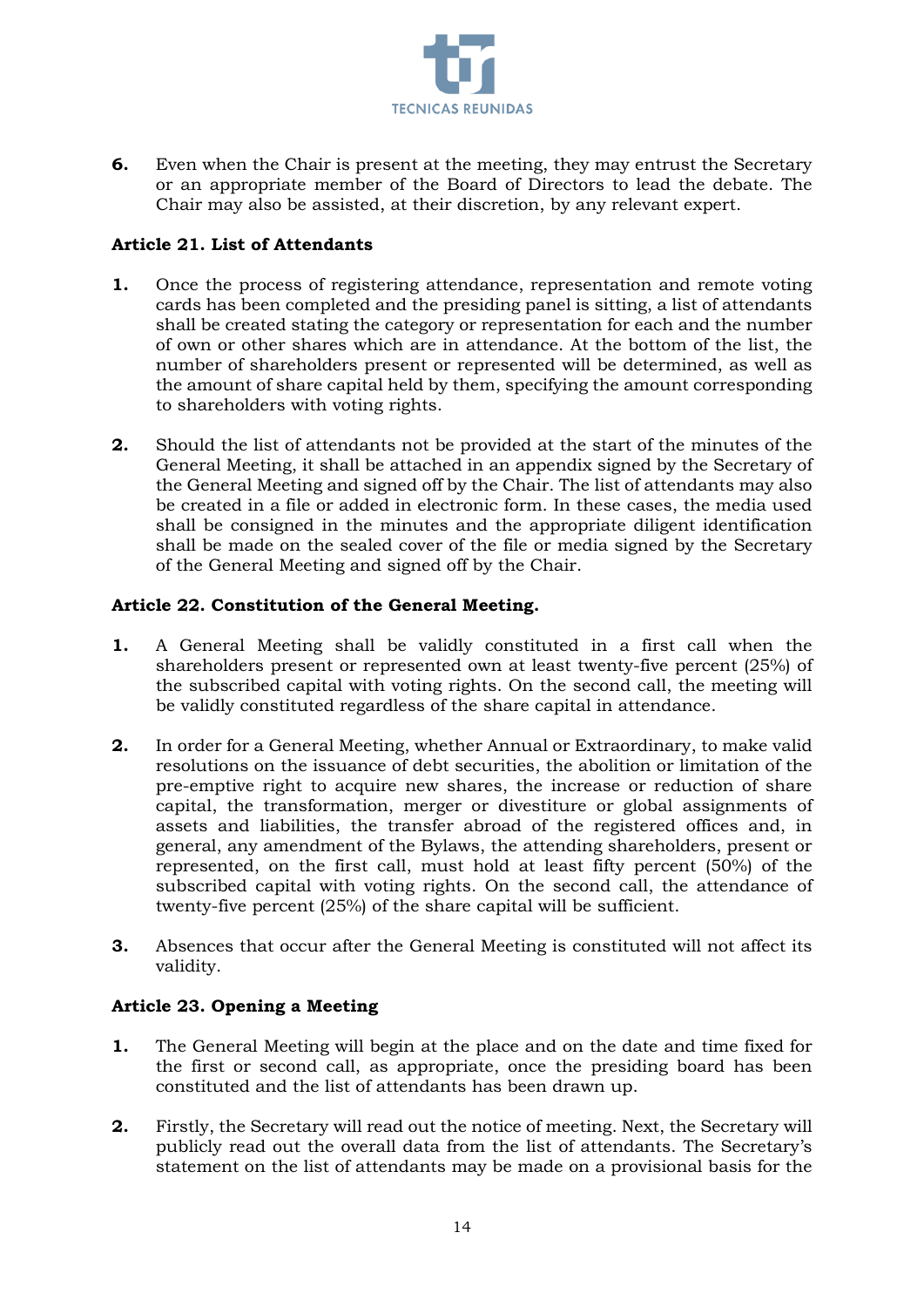

purpose of ensuring that a quorum is reached for the valid constitution of the General Meeting. In all cases, the list must be closed and the quorum must be definitively determined before voting can begin on the proposals for resolutions corresponding to the items on the agenda of the General Meeting.

The Chair will then declare the General Meeting validly constituted, on the first or second call, as appropriate.

**3.** Once the General Meeting has been declared validly constituted, and without prejudice to their right to make such statements as considered appropriate during their turn to speak, the shareholders in attendance may express to the Notary (or, in their absence, to the Secretary) any reservation or protest concerning the valid constitution of the General Meeting or the overall data from the list of attendants which was previously read out to be duly recorded in the minutes of the General Meeting without delay, interruption or postponement of the normal proceedings of the meeting.

## **Chapter IV: Shareholder Participation Turns**

### **Article 24. Requests to Speak**

- **1.** Once the General Meeting has been constituted and in order to organize the turns to speak, the Chair shall ask shareholders wishing to speak in the General Meeting who are attending physically and, if applicable, request information or clarifications with regards to the matters provided for in article 26 of these Procedural Rules or formulate proposals to be addressed to the Notary (or, in the absence thereof, the Secretary) or, upon their indications, to personnel aiding them, expressing their full name, number of shares held and represented. Those attending electronically may request to speak under the terms provided for in the notice of a meeting.
- **2.** Should the shareholder (or representative) aim to ask to have his intervention literally included in the minutes of the General Meeting, such participation must be delivered in writing upon their identification to the Notary (or, in the absence thereof, the Secretary) or, upon their indications, to personnel assisting them in order to proceed for comparison at the time of the shareholder's turn. Those attending electronically must follow the rules set forth to this end in the notice of a meeting.
- **3.** Shareholder participation turns shall be opened once the Board has the list of shareholders wishing to speak, after the works or reports that, if appropriate, the Chair, the Chair of the various Committees reporting to the Board of Directors, other members of the Board of Directors or any other persons designated for such purpose by it have addressed the attendants, and in any case, before the discussion and voting on the matters included on the agenda.

### **Article 25. Shareholder Participation in Meetings**

**1.** Participations by shareholders shall take place in the order they are called for such purpose by the Board, after the speaking turns have been defined by the Chair.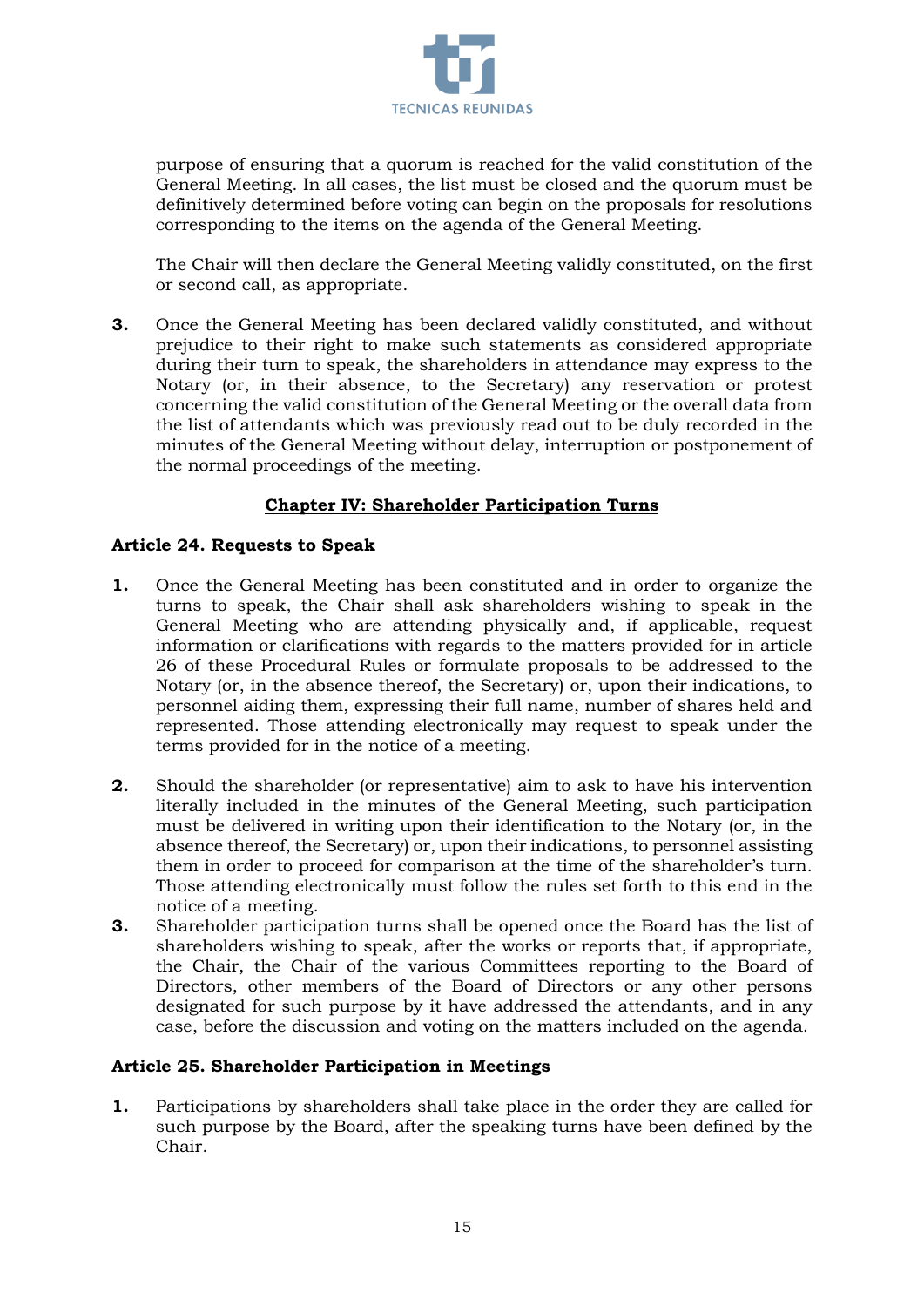

- **2.** In the exercise of the corresponding power of organization of the General Meeting, and without prejudice to any other actions, the Chair may:
	- (i) Determine the maximum time assigned to each intervention, which shall initially be the same for all and, initially, three minutes;
	- (ii) agree, if applicable, on the extension of time initially assigned to each shareholder for their turn or reduce it, depending on the purpose and content of their participation;
	- (iii) limit the speaking time of shareholders when he considers it is a subject that has been sufficiently discussed;
	- (iv) request participating shareholders to clarify matters that have not been sufficiently explained during their intervention;
	- (v) moderate the participation of shareholders so that they limit to matters specific to the General Meeting or abstain from making inappropriate statements or from exercising their right in an abusive or obstructive manner;
	- (vi) warn participants they are near to completing the time of their turn so they can adjust their speech and, after the time granted for their intervention or should the behaviors described in (v) above persist, cancel their turn;
	- (vii) should it be considered their intervention could alter the normal development of the meeting, ask them to leave the premises and, if applicable, adopt, for it, the necessary auxiliary measures; and
	- (viii) should any participant wish to reply, grant or not, as considered appropriate, the right to take the floor.

### **Article 26. Right to Information During General Meetings**

- **1.** During their turn to speak, shareholders physically in attendance may verbally ask for information or clarifications deemed appropriate regarding the matters included on the agenda. Likewise, they may ask for clarifications considered necessary regarding the information accessible to the public that has been provided by the Company to the Spanish National Securities Market Commission as of the date of the last General Meeting of Shareholders and regarding the auditor's report. To do so, they must have previously identified themselves as established in these Procedural Rules. Shareholders attending electronically may request information or clarifications considered necessary regarding these matters under the terms provided for in the notice of a meeting pursuant to applicable regulations.
- **2.** The Board of Directors shall be required to provide the requested information according to the applicable law except when circumstances specified in Article 12.4 of these Procedural Rules concur.
- **3.** When, prior to the formulation of a specific question, the information requested is available in a clear, express and direct form for all shareholders on the website of the Company in a question-answer format, the Board of Directors may limit the reply to a reference to the information provided in said format.
- **4.** The information or clarification requested shall be provided by the Chair or, if appropriate and on his indication, by the Chief Executive Officer, the Chair of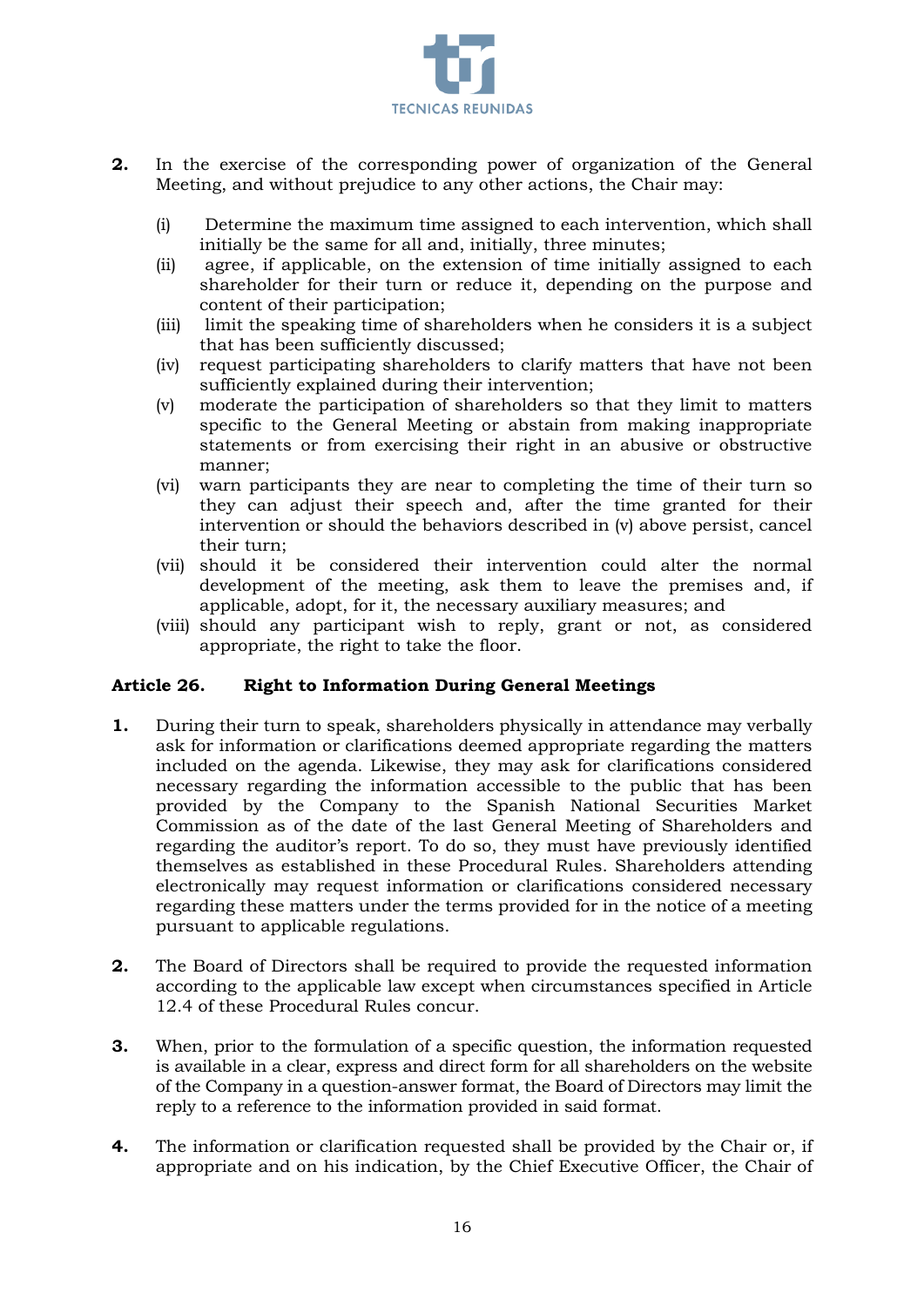

the Board Committees, the Secretary, any director or, if appropriate, by any employee or expert on the matter. The Chair shall determine in each case, and depending on the information or clarification requested, if the most convenient for the suitable operation of the General Meeting is to provide the responses individually or grouped by subjects.

**5.** If it were not possible to satisfy the right of the shareholder during the General Meeting, directors shall provide the requested information to the interested shareholder in writing within seven days after the end of the General Meeting

### **Article 27. Extension and Suspension of a General Meeting**

- **1.** The General Meeting may resolve its own extension during one or more consecutive days, on proposal of the directors or a number of shareholders representing at least one fourth of the share capital present at the meeting. Regardless of the number of sessions, it shall be considered that the General Meeting is unique, producing only one set of minutes for all sessions. Therefore, it shall not be necessary to reiterate in successive sessions the fulfilment of the requirements set forth in applicable legislation, in the Bylaws or these Procedural Rules for its valid constituting. Should any shareholder included in the list of attendants not attend any of the successive sessions, the majorities required to adopt resolutions shall continue to be determined based on the details provided in the list.
- **2.** Exceptionally and in the event of disturbances that significantly violate the good order of the meeting or any other extraordinary circumstance that transitionally prevents or hinders its normal development, the Chair of the General Meeting may resolve to suspend the session or move to a different venue during a suitable time, in order to seek to re-establish the necessary conditions to continue. The Chair may also adopt any measures considered appropriate to guarantee the safety of those present and avoid the repetition of circumstances that prevent or hinder the normal development of the meeting.

# **Chapter V: Voting and Documenting Resolutions**

### **Article 28. Casting Votes Remotely Prior to a Meeting**

- **1.** Shareholders with attendance rights due to holding at least fifty (50) shares or having grouped with others with whom they jointly hold at least fifty (50) shares may cast their vote on the proposals concerning the items on the agenda of any General Meeting by using the following remote means of communication:
	- (i) through delivery or written post correspondence, sending to the Company the attendance, proxy and remote voting card published on the Company website or issued by the entity or entities responsible for registering the shares or by the depositary entities, duly signed and completed (as applicable, along with the voting form provided by the Company) or by another written means approved by the Board of Directors in a resolution adopted for such purpose through which the identity of the shareholder voting may be duly verified, or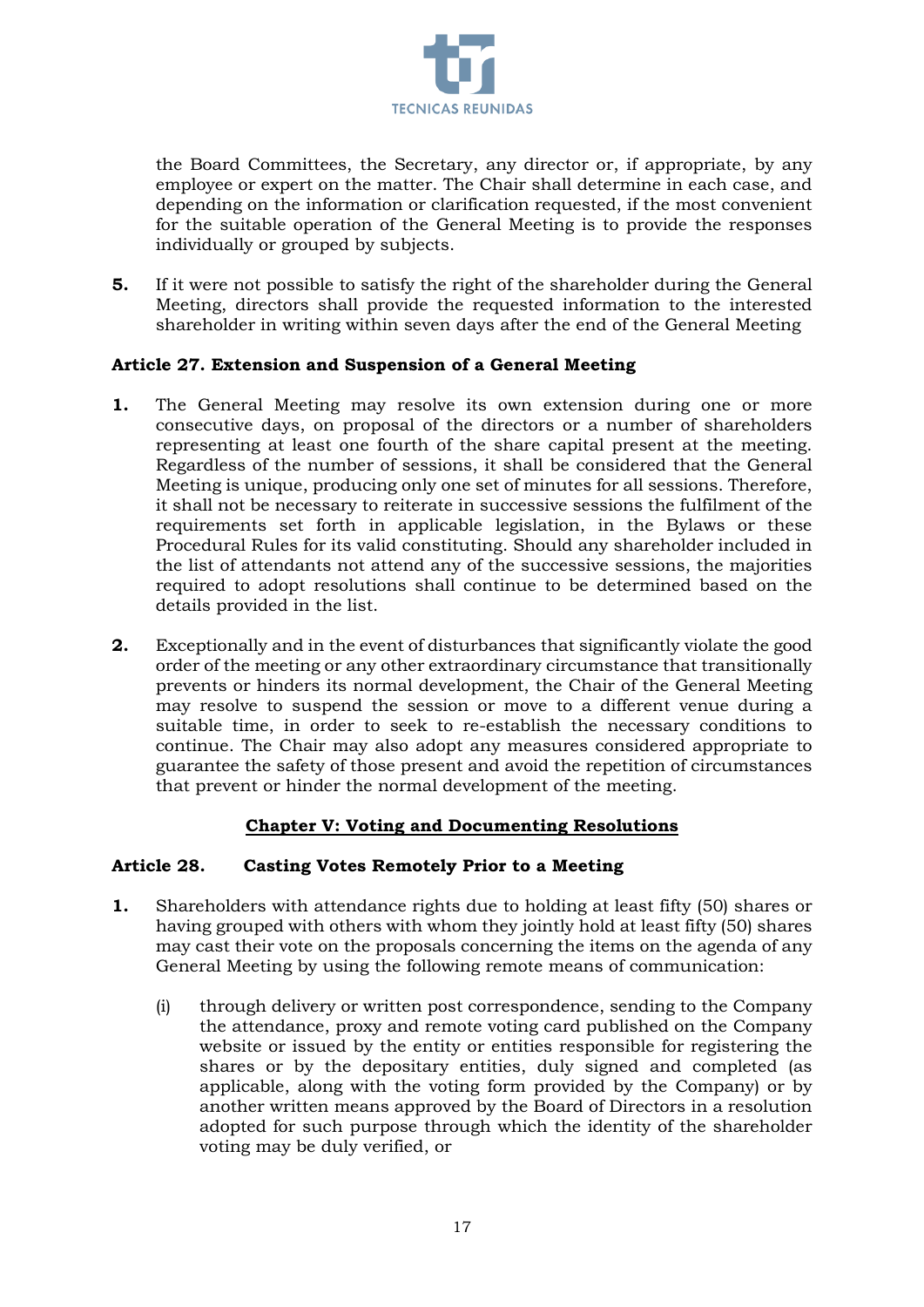

- (ii) through electronic correspondence or communication means, including a legally recognized electronic signature used by the shareholder, or any other type of identification considered ideal by the Board of Directors, in prior resolution adopted for such purpose, due to fulfilling suitable guarantees of authenticity and identification of the shareholder voting.
- **2.** In order to be valid, a vote cast by any of the aforementioned systems must be received by the Company before midnight of the third day before the day established for the General Meeting in the first call. The Board of Directors may define a shorter period for the receipt of votes under the terms and the requirements provided in the Bylaws.
- **3.** Any shareholders casting their vote remotely under the terms indicated in this article will be considered present for the purposes of the constitution of the General Meeting in question. As a result, any prior proxy made will be understood as revoked and those conferred thereafter will be deemed invalid.
- **4.** Votes cast remotely as referred herein may only be rendered null and void:
	- (i) by subsequent and express revoking made using the same means employed for the vote, and within the period established for it;
	- (ii) by physical or electronic attendance at the meeting of the shareholder casting such vote;
	- (iii) by the same of shares that conferred the right to vote, which the Company becomes aware of at least five days before the date defined for the General Meeting.
- **5.** The Board of Directors may further develop the above provisions and establish the rules, means and procedures for casting votes and granting representation powers by remote means of communication, in accordance with the state of the art and any laws regarding such system and the provisions of the Bylaws and these Procedural Rules. These resources and procedures shall be published on the Company's website. The Board of Directors shall take all necessary measures to ensure that whomever casts a vote remotely or delegates representation powers by mail or email is duly authorized to do so pursuant to the provisions of the Bylaws and these Procedural Rules.
- **6.** The inclusion of remote voters on the list of attendants shall be performed integrating the electronic means where they are registered with the one containing the rest of the list. In the event the list should consist of a file of attendance cards, the inclusion shall be produced generating a document on paper containing the same information that is on the card, for each one of the shareholders that voted using electronic or telematic means, regardless of keeping the received vote on a long-lasting electronic media.

### **Article 29. Voting on Proposed Resolutions**

**1.** Once all shareholders wishing to do so have spoken and the information or clarifications have been provided as set forth in these Procedural Rules, the proposed resolutions on the matters included on the agenda shall be submitted for voting as well as any others that may exist yet by legal mandate do not need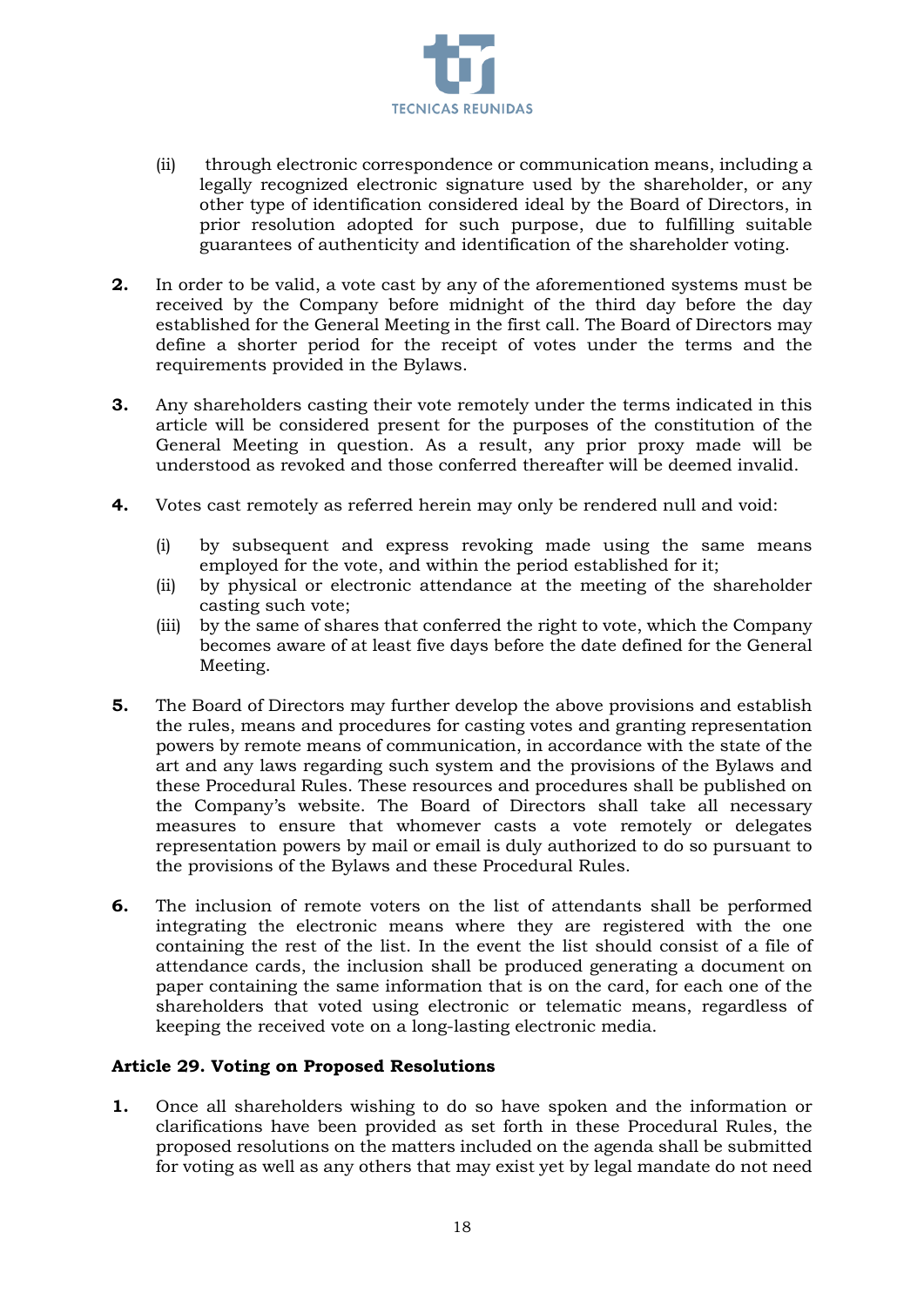

to be included on it. The Chair shall decide the order in which such matters shall be submitted for voting.

- **2.** It shall not be necessary for the Secretary to read any proposed resolutions when the texts have been provided to shareholders on the Company website for the period legally established except when deemed appropriate for all or some of the proposed resolutions by the Chair. In any case, attendants shall be indicated the item on the agenda to which the proposed resolution up for voting refers.
- **3.** Each one of the items on the agenda shall be submitted for voting separately. In any case, any items that are not substantially different shall be voted separately and, in particular, the appointment, ratification, re-election or separation of each director, which shall be voted individually or, in the case of modifications to the Bylaws, each article or group of articles that have their own autonomy.

Regardless of the above, should the circumstances advise and whenever within the legally allowed framework, the Chair may resolve to submit the proposals of several items on the agenda for joint voting, in which case the result of voting shall be understood individually reproduced for each proposal if none of the attendants should have expressed their will to modify the sense of their vote for any one of them. Otherwise, the vote modifications expressed by each one of the attendants and the results of the vote corresponding to each proposal as a consequence thereof shall be reflected in the minutes.

- **4.** The process of adopting resolutions shall be developed following the agenda provided in the call. First, the proposed resolutions formulated in each case by the Board of Directors shall be submitted for voting. In any case, once a proposed resolution has been approved, all others relative to the same subject that are incompatible with it shall automatically lapse, without having to submit those to voting.
- **5.** As a general rule and regardless that, in judgement of the Chair, having covered the circumstances or nature or content of the proposal, other alternative systems may be used, the vote tally of proposed resolutions shall be performed as follows:
	- (i) votes in favor shall be those corresponding to all shares concurring in the meeting, present and represented, deducting (a) the votes corresponding to shares whose holders or representatives express to vote against, vote blank or abstain, via communication or expression of their vote or abstention before the Notary (or, in the absence thereof, to the Secretary or assisting personnel), to be registered in the minutes, (b) votes corresponding to shares whose owners have voted against, blank or expressed their abstaining, through the distance communication means set in the previous Article, if applicable, and (c) votes corresponding to shares whose owners or representatives have abandoned the meeting before the voting of the resolution proposal and have recorded such abandonment before the Notary (or, in the absence thereof, the Secretary or assisting personnel);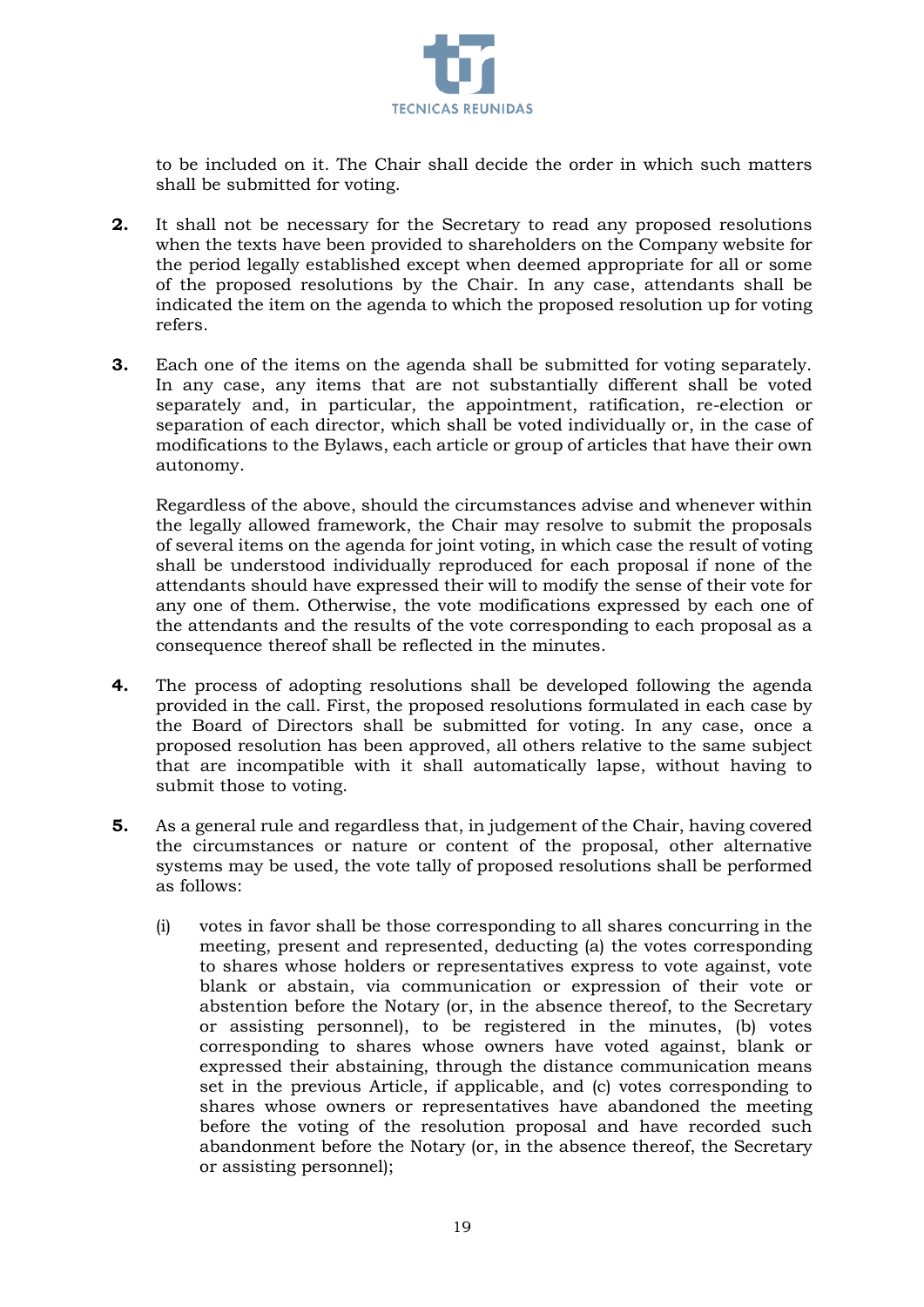

- (ii) communications or statements to the Notary (or, in his defect, to the Secretary or assisting personnel) set forth in the previous paragraphs and regarding the sense of the vote or abstention may be performed individually with regards to each one of the resolution proposals or jointly for several or all of them, expressing to the Notary (or, in his defect, the Secretary or assisting personnel) the identity and condition – shareholder or representative – of who performs it, the number of shares they refer to and the sense of the vote or, if applicable, the abstention; and
- (iii) to adopt resolutions regarding matters not included in the agenda, they shall not be considered as concurring shares present, nor represented, those of shareholders that would have taken part in the General Meeting using distance voting means unless such voting means have been expressly provided for proposed resolutions relating to items which are not on the agenda. In order to adopt any one of the resolutions requested by the law in respect of which directors have a conflict of interest when they are representatives of a shareholder, any shares that cannot exercise the right to vote due to application of the provisions in such precept shall be understood as not represented or present.
- **6.** Votes may be broken up so that the intermediary entities listed as legitimate shareholders in virtue of the share register yet act on behalf of various ultimate beneficiaries may cast their votes as instructed to do so, subject to the terms of the law.
- **7.** The exercising of the voting right at the General Meeting by shareholders affected by a conflict of interests shall be subject to regulations set forth in the applicable law at any time. In particular, a shareholder shall not exercise the voting rights corresponding to their shares when the resolution to be passed releases said shareholder from an obligation or grants said shareholder some kind of right providing any type of financial assistance including the provision of guarantees in their favor, exempts such shareholder from obligations deriving from the duty of loyalty or in the cases provided for by law with respect to related-party transactions.

The shares of a shareholder in a situation of conflict of interest as mentioned in the paragraph above shall be deducted from the share capital when calculating the vote majority necessary in each case.

**8.** When a vote is cast electronically, the Company must send electronic confirmation of the receipt of the vote to the shareholder casting the vote.

Without prejudice to the above, the shareholder or their representative and the ultimate beneficiary may obtain confirmation from the Company within one month of a General Meeting that the votes corresponding to their shares have been recorded and validly counted by the Company, unless they already have this information. The Company must send this confirmation before the deadline established by applicable regulations.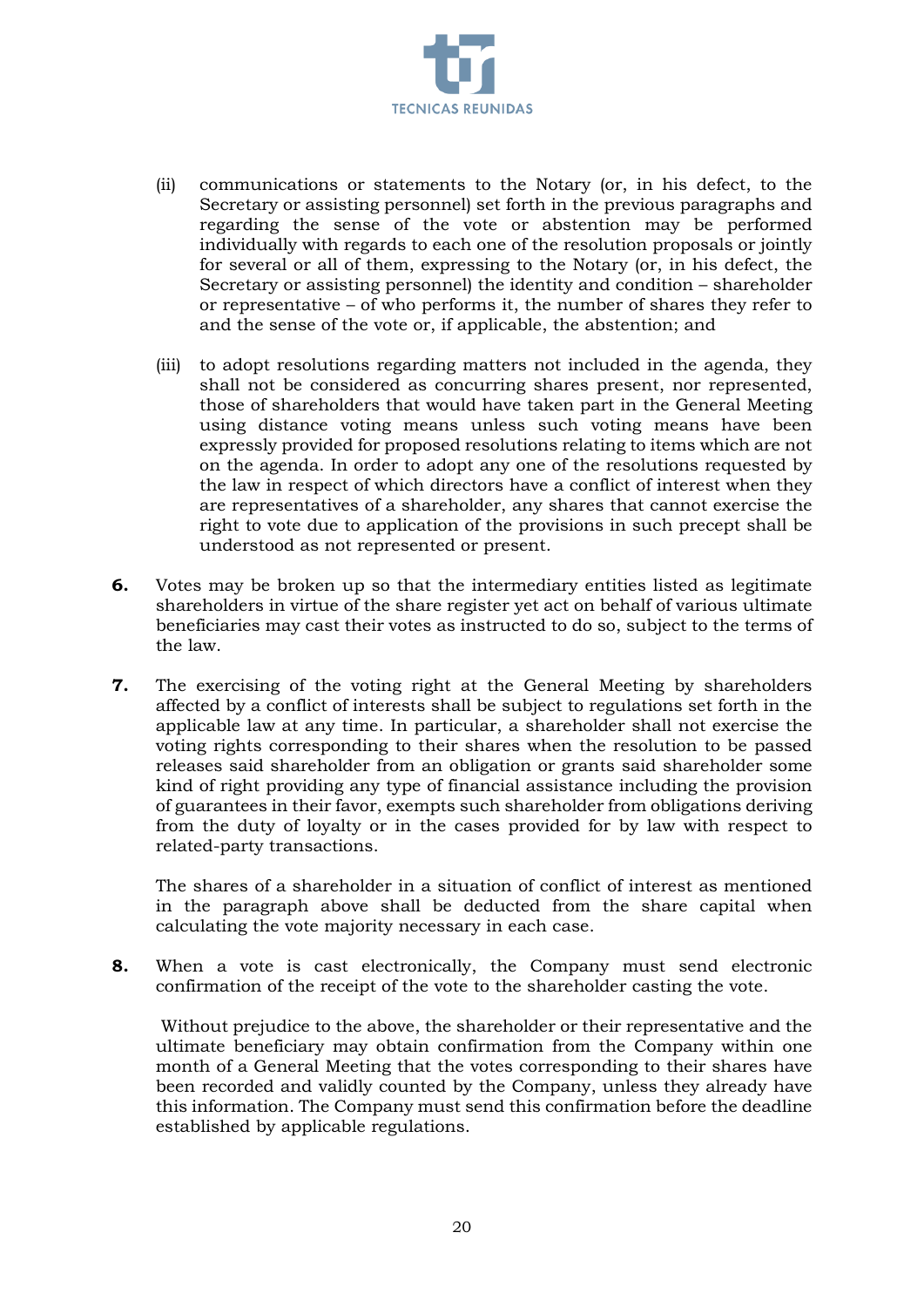

## **Article 30. Adopting Resolution and Adjourning a General Meeting**

- **1.** The resolutions of the meeting shall be adopted by simple majority of the votes of capital present or represented, understanding that an agreement was adopted when it obtained more votes in favor than against of the capital present or represented. The cases in which the law or the Bylaws require a greater majority shall be excluded.
- **2.** In particular, in the cases considered under article 22 above, should the capital present or represented exceed fifty percent (50%), it shall suffice if the agreement is adopted by absolute majority. However, votes in favor are required of two-thirds the capital present or represented at a meeting upon a second call when shareholders representing twenty-five percent (25%) or more of the subscribed capital with voting rights are present without reaching fifty percent (50%).
- **3.** The Chair shall consider the resolutions approved when it is satisfied of the existence of sufficient votes in favor, without prejudice to record in the minutes of the vote or abstention of the attending shareholders who so indicate to the Notary (or, where appropriate, to Secretary or personnel assisting him). Without prejudice to the above, for each resolution submitted to a vote, the General Meeting must determine, at least, the number of shares with respect to which valid votes have been cast, the proportion of the share capital represented by such votes, the total number of valid votes, the number of votes for and against each resolution and, as applicable, the number of abstentions.
- **4.** Once voting on the proposed resolutions has been completed and the result has been announced by the Chair, the General Meeting shall be concluded and the Chair shall declare the sessions adjourned.
- **5.** In order to adopt any resolution, any shares that as per the law and the Bylaws have no corresponding voting rights shall not be considered as concurring shares present, nor represented. Therefore, such shares shall be deducted from the list of attendants for the purposes of calculating majorities.

### **Article 31. Minutes of the General Meeting**

**1.** The resolutions of the General Meeting shall be consigned in the minutes to be extended or transcribed in the book of minutes for such purpose. The minutes may be approved by the very General Meeting after it is held or, in lack thereof, within a period of fifteen (15) days by the Chair of the General Meeting and two witnesses, one appointed by the majority and another by the minority.

The minutes approved in any of these two forms shall have executive force as of the date of its approval.

**2.** The Board of Directors may request the presence of a Notary to notarize the General Meeting minutes and will be required to do so whenever shareholders representing at least one percent (1%) of the capital request such in writing five days in advance of the planned date for the General Meeting. Likewise, the meeting minutes must be notarized by a Notary if the Company's General